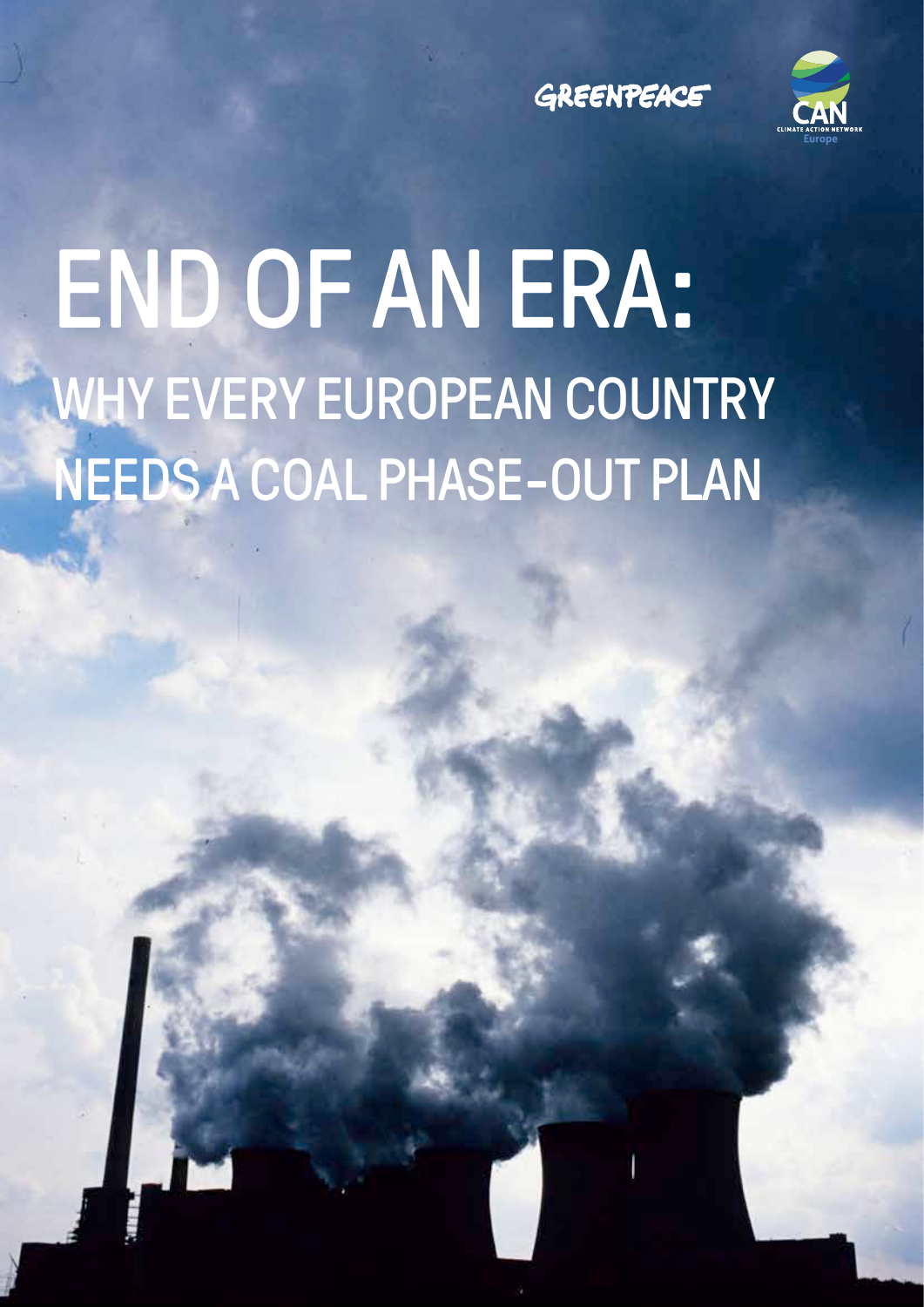This report has been commissioned by Greenpeace UK and Climate Action Network Europe to assess the impact that the 22 EU member states that still rely on coal power have on Europe's ability to ensure that climate change is limited to below 2°C.

#### Written by:

Dave Jones, Sandbag Kathrin Gutmann, Climate Action Network Europe

#### Acknowledgements:

Thank you to Klima-Allianz Germany and other NGO partners for their research collaboration as part of the coal plant tracker project, coordinated by Climate Action Network Europe. A beta-version of this tracker helped inform some of the facts and figures related to coal power stations used herein. Publication forthcoming.

#### Greenpeace UK

Greenpeace stands for positive change through action. We defend the natural world and promote peace. We champion environmentally responsible and socially just solutions, including scientific and technical innovation. Greenpeace is an independent global organisation with offices across Europe, the Americas, Asia, Africa and the Pacific. We do not accept donations from governments or corporations, giving us the freedom to campaign to ensure a peaceful and sustainable world for future generations.

#### Climate Action Network (CAN) Europe

The Climate Action Network Europe is Europe's largest coalition working on climate and energy issues. With over 120 member organisations in more than 30 European countries – representing over 44 million citizens – CAN Europe works to prevent dangerous climate change and promote sustainable climate and energy policy in Europe. CAN Europe is a regional node of the Climate Action Network International, a worldwide network of over 900 Non-Governmental Organisations (NGOs).

Section 1:

### Why leadership is needed on coal globally

page 4

Section 2:

### EU countries' emissions are not falling fast enough

page 8

Section 3:

### Every European country needs a coal phase-out plan

page 16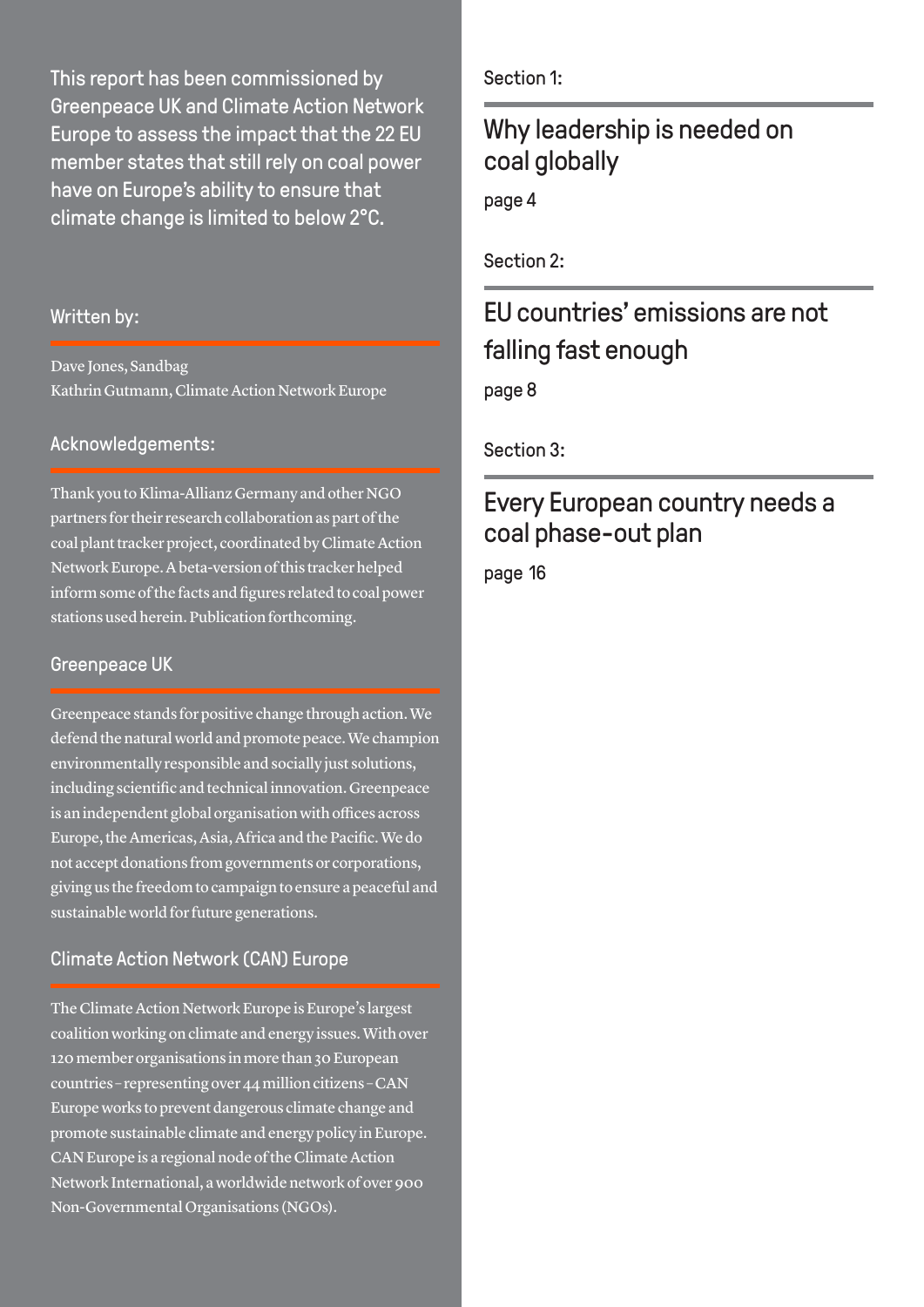# Executive Summary

Across the world, civil society organisations are calling for fossil fuel emissions to be phased out and for renewable energy to be phased in. Their vision is a 100 % renewable energy future, where sustainable power supplies are accessible for all. This future is not only possible, it is essential. If we are to limit climate change to well below 2°C, the global transition from dirty to clean energy needs to happen fast, and no later than 2050.

Discussions about climate change often rightly focus on solutions, exploring the opportunities of a rapidly expanding renewables sector and dramatic increases in energy efficiency. But attention also needs to be given to the problem itself – the burning of fossil fuels.

There is a huge energy transition underway across the world. Countries are committing to build vast amounts of wind and solar capacity to generate clean electricity. But, in Europe, this has not led to as large a fall in greenhouse gas emissions (GHG) as many had forecast.

This report highlights that policy is helping to drive a global transition to a zero-carbon economy, but also shows that policy is needed to drive a transition out of a high-carbon economy too. The report focuses on the 22 EU member states that still rely on coal power stations for electricity generation, and underlines that continuing to burn coal threatens the world's chances of limiting warming. It explains why European countries must lead the way on phasing out coal, setting an example that the rest of the world can follow.

Underlying this report are the results of a year-long exercise to map all the coal power stations in Europe. Coordinated by the Climate Action Network (CAN) Europe, a large and comprehensive database of all Europe's coal power stations was built. This database links power stations to official EU registries to get up-to-date CO2 emissions for 2014, and also to 2013 data on all non-CO2 pollutants. Added to this is a wealth of information at a unit level, including commissioning dates, Megawatt capacity, fuel type and announced closure dates, which have enabled us to perform a comprehensive analysis of the coal situation in Europe.

This is the first analysis of its kind of Europe's coal power stations. Up to now, analysis has focused on either the entire electricity sector (including gas and oil power stations), or the entire coal sector (including coal use for steel and cement), which means the specific impact of coal power stations has never been fully reported until now.

#### Key findings

Coal power generation is prevalent and polluting. In 2015, 22 EU countries were still burning coal in 280 coal power plants. In 2014, coal power stations produced 18 % of total European GHG emissions.

The European coal fleet is inefficient, old and dirty. In 2015, 66 % of Europe's coal fleet had been in operation for 30 years or more. A single coal power station produces enough CO2 to matter at a national level. For example, Portugal's two coal power plants contribute 16 % of national GHG emissions.

Closing coal power stations represents an enormous opportunity. Even in countries with just one or two coal power stations, phasing out coal could make a significant contribution to reducing emissions and protecting the climate.

#### European coal emissions must fall three times faster.

An International Energy Agency (IEA) model shows that, to limit warming to 2°C, European coal emissions must fall on average by 8 % every year until 2040. But CO2 emissions from coal power stations fell on average by just 2.3 %, per year, over the last nine years.

A policy gap is failing Europe, and the rest of the world. This report demonstrates the urgent need for a dedicated and managed approach to coal if we are to phase it out at the speed required.

National coal phase-out plans are essential. Countries across Europe must enact strong national coal phaseout plans. Such plans could have a significant impact on reducing national, European and global GHG emissions, and will provide the leadership needed to demonstrate to the rest of the world how to achieve a full coal phase-out.

*On 18 November 2015, the UK announced a plan to phase out all its coal-fired power stations by 2025. In doing this, the UK Energy minister had some tough words for coal: 'It cannot be satisfactory for an advanced economy like the UK to be relying on polluting, carbon intensive 50-year-old coal-fired power stations. Let me be clear: this is not the future.'* 1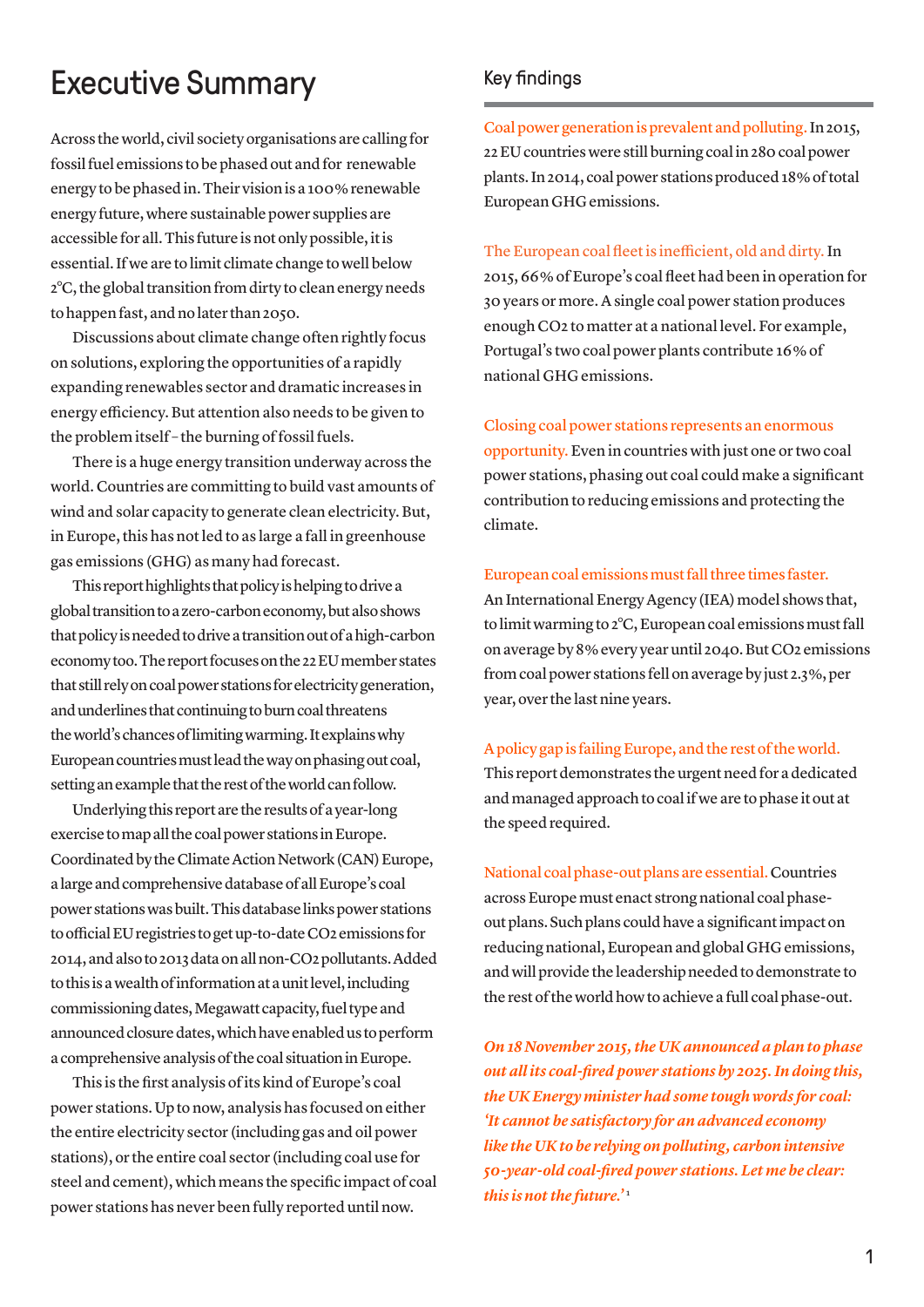# Why leadership is needed on coal globally

#### All fossil fuels need to be phased out

The evidence is clear: to avoid catastrophic climate change, we need to phase out fossil fuels. Governments around the world agree that average global warming needs to be limited to 2°C; in fact, many countries want to go further and limit it to 1.5°C to safeguard the most vulnerable.<sup>2</sup> In 2014, the Intergovernmental Panel on Climate Change (IPCC) said, 'to limit warming to below 2°C, it would require substantial emissions reductions over the next few decades, and near-zero CO2 emissions by the end of the century.'3

In response, in 2015 the G7 countries agreed, for the first time, that a complete decarbonisation of the global economy is needed over the course of this century. To this end, they committed to strive for a 'transformation of the energy sectors by 2050'.4

Under the umbrella of the Climate Action Network (CAN), civil society wants countries to go further, faster. If we are to limit warming to 2°C, and stand a fighting chance of limiting it to 1.5°C, CAN argues that all fossil fuel emissions need to be phased out, and a 100 % renewable energy future phased in, as soon as possible, and no later than 2050.

This report shows how continuing to burn coal to generate electricity threatens the global push to limit climate change to below 2°C, and explains why European countries need to take a bold lead on phasing out coal power generation.5

# Why coal is bad for the climate

CO<sub>2</sub> emissions from coal are significantly higher compared to other energy sources



Source: IEA (2014): CO<sub>2</sub> emissions from fossil fuel combustion. Edition 2014, p.60.

88% of global coal reserves need to stay in the ground

> To stay below 2°C, University College London estimates 88% of global coal reserves will have to stay in the ground.

Source: See McGlade, C & Ekins, P. (2015): The geographical distribution of fossil fuels unused when limiting global warming to 2°C. Nature.



Drastic emissions reductions by global coal are needed in order to stay below 2°C

Source: See OECD/IEA (2014): World Energy Outlook 2015.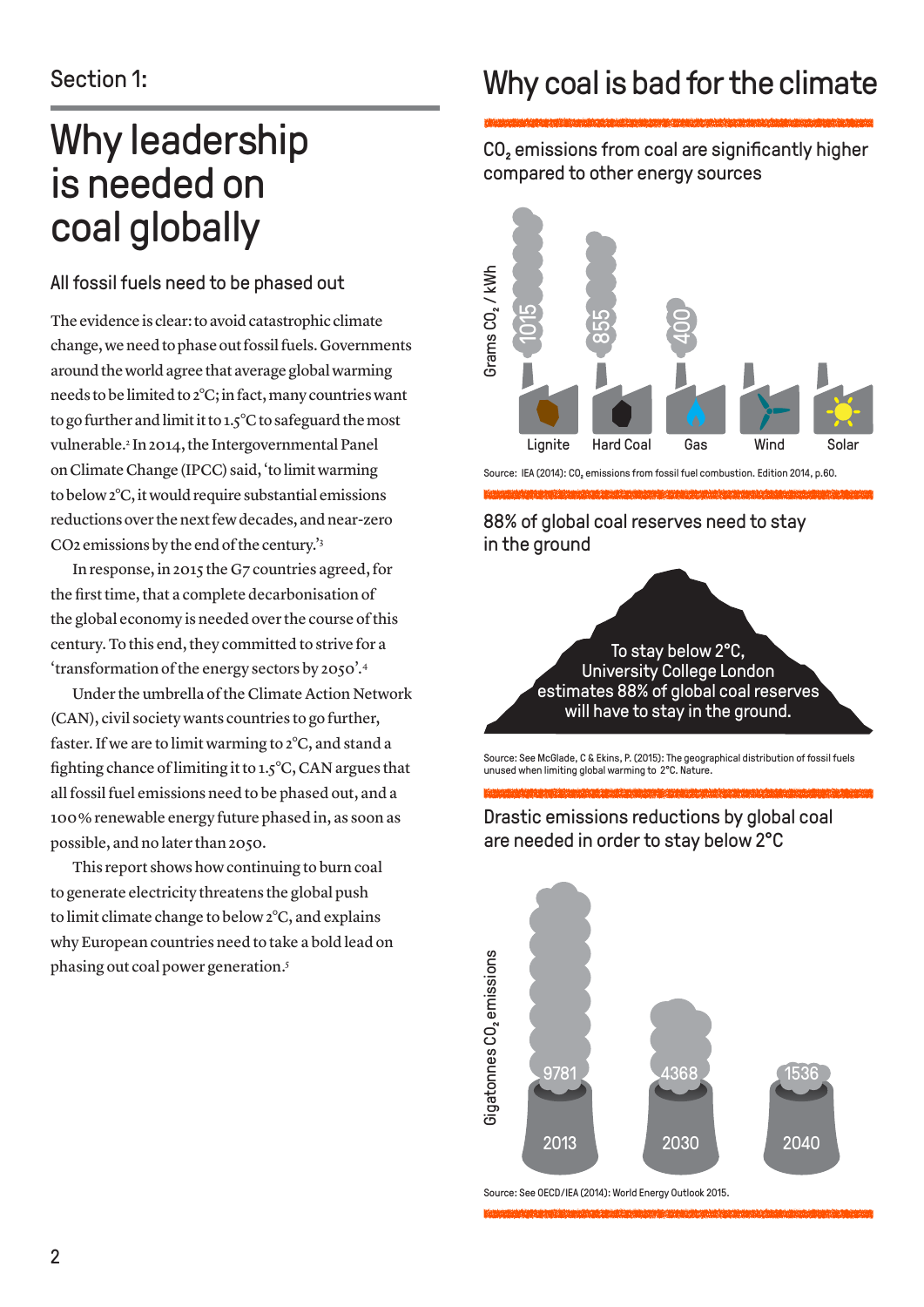#### Coal is the dirtiest way to generate electricity

Despite being dirty and inefficient, coal was still used to generate 41% of global electricity in 2013.<sup>6</sup> In fact, coal power stations are the world's biggest emitters of CO2. The International Energy Agency's (IEA) 'World Energy Outlook 2015' figures for 2013 show that coal power stations account for 31 % of all CO2 emitted from burning fossil fuels, considerably more than is emitted by the entire oil demand for global transport.7

In comparison to other forms of power generation, CO2 emissions from coal are huge. To produce enough electricity for an average European household for one year, 4-5 tonnes of CO2 would be emitted if the electricity was generated from coal. If the same amount of electricity was generated from natural gas, 2 tonnes of CO2 would be emitted; if the electricity came from renewables like wind and solar there would be no CO2 emissions.<sup>8</sup>

Coal is not only more carbon intensive than gas, it is also burned in less efficient power stations. There is little that can be done to make coal cleaner. New 'ultrasupercritical' coal power stations still produce substantially more CO2 than gas power stations.9 Also, carbon capture

and storage (CCS) technology remains unproven as a fully integrated process. Effective capture technology has not been developed and safe long-term storage on the scale necessary has not been demonstrated. It is hard to see how CCS for coal would ever be able to compete on price with renewables, which are falling in cost every day.10

Coal power stations also emit huge amounts of other pollution as well as CO2. Sulphur dioxide, nitrogen oxides and dust particles can enter the human body and cause a range of health issues – mostly breathing problems such as asthma and bronchitis, which can be fatal. Heavy metals like mercury are also released into the atmosphere and water, which can impact the immune system, with babies most at risk.<sup>11</sup>

### 2013 CO<sub>2</sub> emissions from fossil fuels by sector



Figure 1, Source: Published in the IEA 'World Energy Outlook 2015'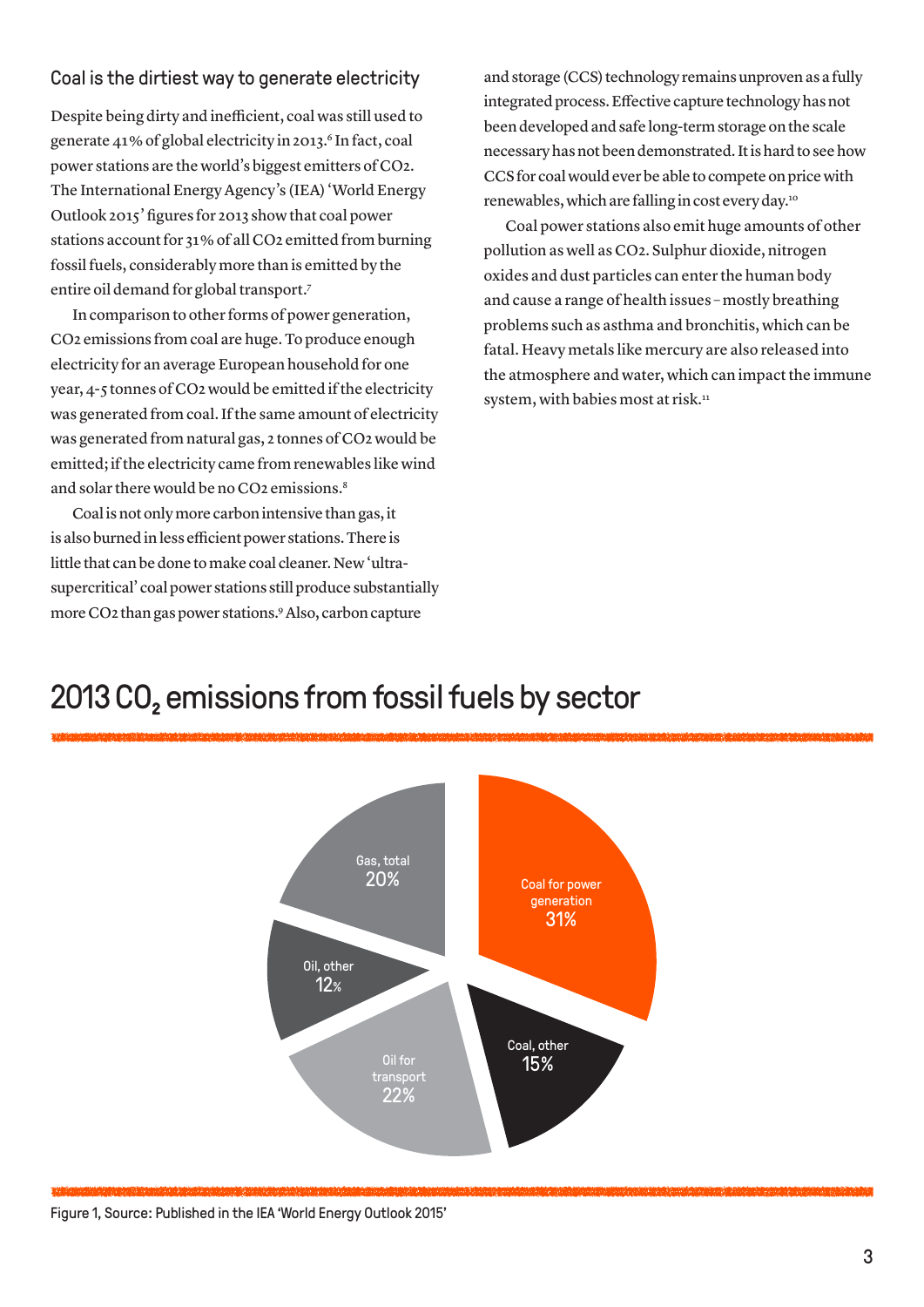# Emissions by sector to limit climate change to 2°C



Figure 2, Source: IEA scenario from 'World Energy Outlook 2015'.

#### Coal emissions need to collapse to limit climate change to 2°C

The IPCC has calculated how much CO2 can be emitted after 2014 if we are to limit warming to 2°C. In response, the IEA has concluded that globally we must not emit more than 980 gigatonnes of CO2 from energy use after  $2014.<sup>12</sup>$ 

The IEA has also modelled the global energy system, showing how to most efficiently constrain CO2 emissions to 980 gigatonnes. This model is published in its 'World Energy Outlook 2015' (see figure 2). $13$ 

The IEA model shows that:

- By 2030, global CO2 emissions from coal must halve.
- $\cdot$  By 2040, the global phase-out of coal generation must be 85 % complete.
- $\cdot$  In total, global CO2 emissions from coal must fall 6% every year for 27 years.

The IEA finds that coal power emissions must fall much more aggressively than any other sector – coal power emissions must fall by 6 %, per year, compared to an average of 1 %, per year for all other sectors. This is because the IEA modelling implies replacing coal with zero-carbon generation is the quickest and cheapest way to reduce global CO2 emissions. Its modelling shows a huge growth in all types of non-fossil generation, especially solar, wind, biomass and hydro, but it also shows growth in power generation from nuclear and coal using carbon capture and storage.

Replacing coal with renewables is viable. Bloomberg's respected New Energy Finance analyst group publishes updated costs for all power generation types every quarter. In October 2015 it said, 'onshore wind and solar PV are both now much more competitive against the established generation technologies than would have seemed possible only five or 10 years ago'.14 It is not, therefore, surprising that the IEA believes that a significant reduction in global emissions will come from phasing out coal power generation and replacing it with renewable technologies.15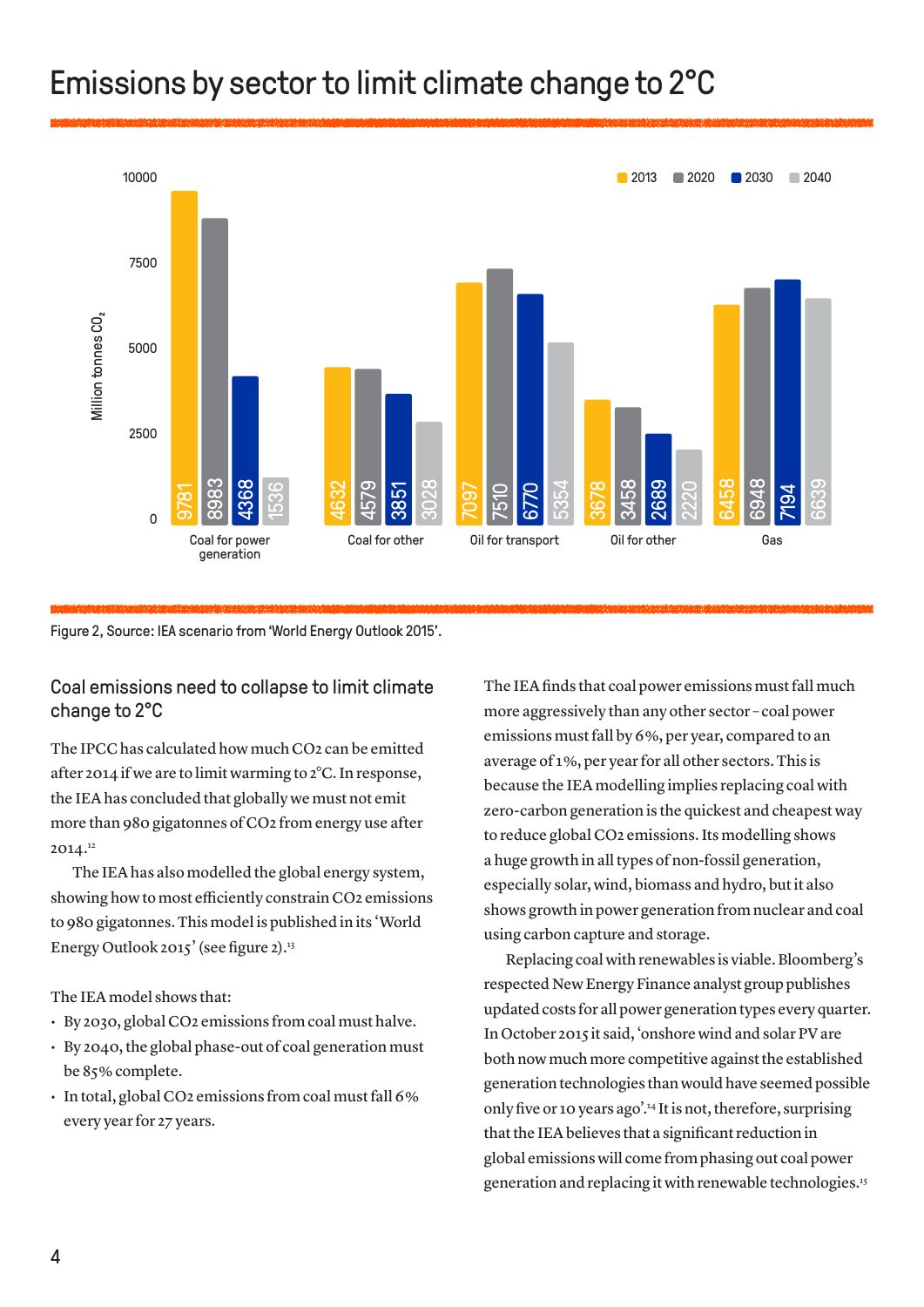The outcomes of the IEA's 2°C model are supported by one of the most authoritative research papers on this subject, which also shows that coal burn needs to collapse. Research by University College London (UCL), published in Nature in January 2015, uses the same IPCC carbon target as the IEA and, using a global model to create 'an economically-optimal solution', it shows how much of each fossil fuel can be burned. It then compares these results to the known reserves of fossil fuels. It concludes that 88 % of global coal reserves must stay in the ground. For Europe, the research estimates that 89 % of its 313 gigatonnes of coal reserves needs to stay in the ground.16

The IEA is not over-dramatising the situation.In fact, its model is conservative and emissions from burning fossil fuels will likely need to fall even further than it suggests.First, the IEA model assumes emissions will fall rapidly from 2013, yet emissions were unchanged in 2014.17 Second, the IEA assumes large amounts of 'negative emissions' after 2050, which is when CO2 is sucked out of the atmosphere, but no technology currently exists to do this at a large scale. Third, the IEA assumes a 50% chance of limiting climate change to 2°C, which still leaves a 50% chance of higher warming.



### Global change in coal consumption

Figure 3, Source: 2000 to 2014 from BP Statistical Review of World Energy; 2015 is from Greenpeace forecast from report 'Coal is in Terminal Decline'.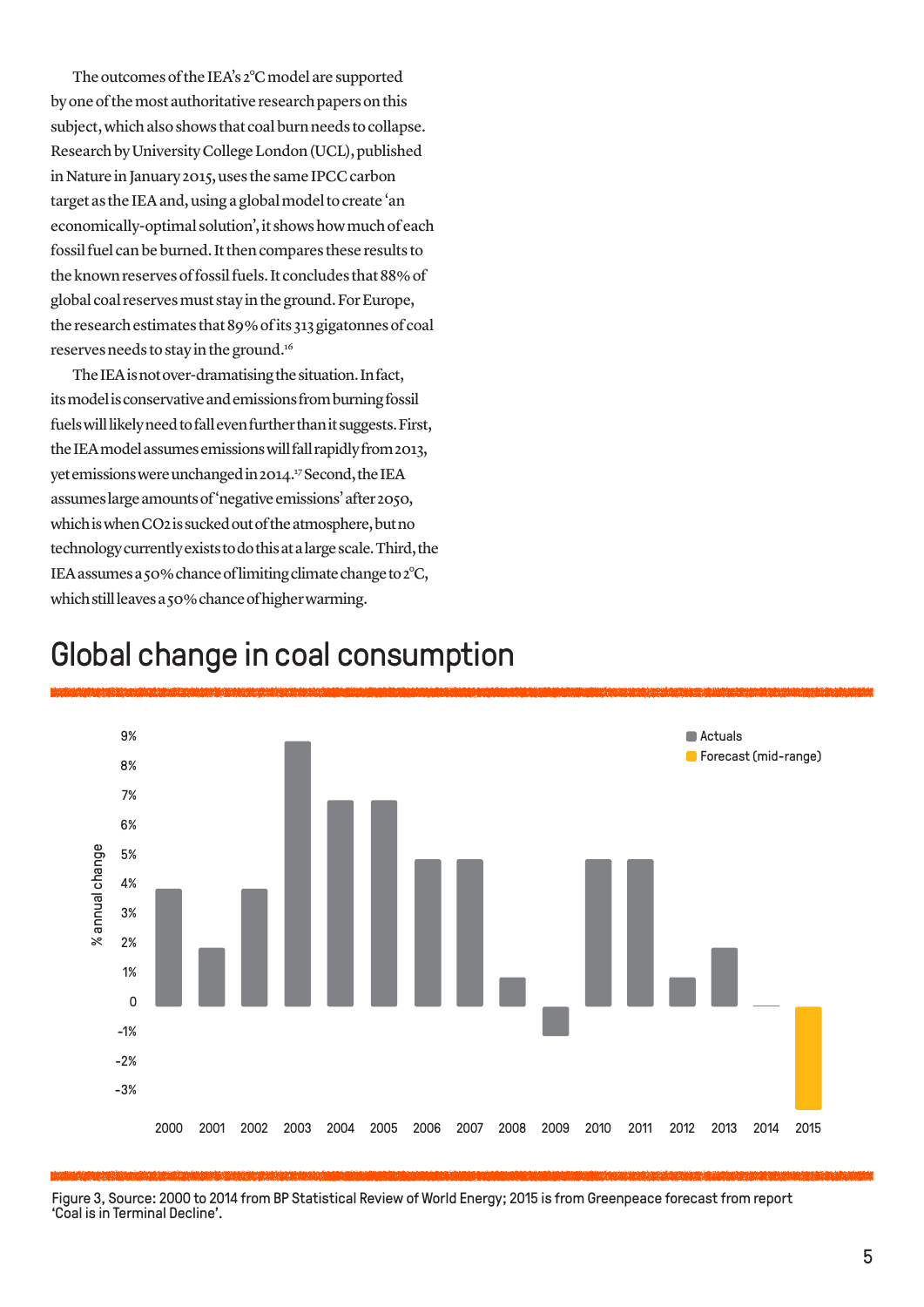#### The tide has turned against coal

In 2015, however, global coal consumption fell significantly. It is likely to fall by the largest amount in history: a drop of between 2.3 – 4.6% from 2014, according to research by Greenpeace.18 This is because renewables and better energy efficiency are reducing the need to burn coal for power generation.

The Greenpeace research shows that coal use in China fell by 4.6 % from January to September 2015 versus the same period last year, much of which was from the electricity sector. Electricity consumption growth fell to almost zero as the economy shifted towards less energy-intensive sectors, and huge amounts of non-fossil generation capacity were built including wind, solar, hydro and nuclear, which enabled coal generation to see unprecedented falls. China has an added incentive: pollution from coal is estimated to cause 1.2 million premature deaths there per year.

In the United States, coal generation is on target to fall by 9 % this year, as renewables and gas replace coal. Coal's share of the electricity mix has dropped to 35 % this year, compared to 40 % last year, and 50 % a decade ago.

The same factors are driving down coal burn throughout the world. For example, Japan, Indonesia, Mexico and Turkey are all expected to post falls in coal generation, according to the same Greenpeace research.

But the long-term fall in coal use is not guaranteed. Figure 3 shows recent changes in coal consumption: 2015 will be the first fall since 2009, and even record falls in 2015 do not meet the 6% needed globally per year until 2040.

In addition, the threat that new coal power stations will continue to be built remains, especially in Asia. Research led by CoalSwarm shows that if all the new coal power plants planned or under construction went into operation, they would use 25 % of the remaining IEA CO2 budget that can be emitted by all fossil fuels.19 These extra emissions would come on top of those from the already existing global coal fleet.

However, the global frenzy to build new coal power stations has receded: since 2010, for every coal project completed, two projects are cancelled.20 In the US and the EU, the age of building many new coal power stations is over.

#### European countries need to lead on phasing out coal generation

Emissions from the world's coal power stations must halve by 2030, and be almost phased out by 2040. This is an incredible challenge. It requires a change of mindset: that generating electricity from coal is unacceptable. For it to happen, the world needs to plan how to phase out coal.

European countries must take a lead on phasing out coal. They are in a strong position: electricity demand is falling and renewables targets are already in place. Europe's coal power stations are also mostly old, inefficient and uneconomic. For many countries, phasing out coal would not be a big step. In each one, including those entrenched in coal generation like Germany and Poland, a national coal phase-out plan will be necessary to guide the energy transition over the coming years.

For every European country that commits to a coal phase-out, the message becomes louder and clearer: every country across the world needs a plan to get to zero coal.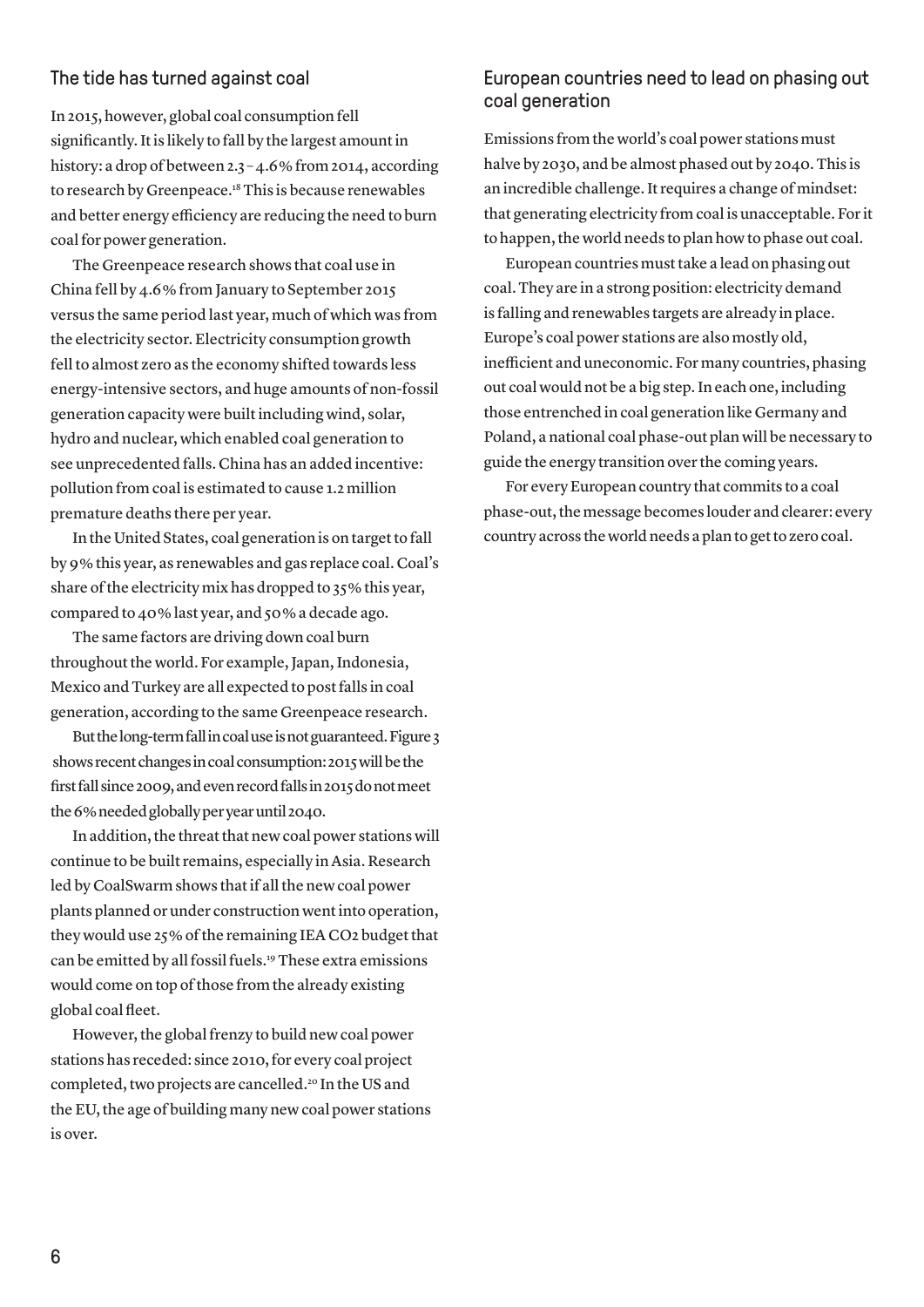# EU countries' coal emissions are not falling fast enough

#### European emissions from coal generation need to collapse

Section 1 highlighted that global CO2 emissions from coal generation need to collapse. The situation for Europe is no different. According to modelling by the IEA, emissions must drop to 20 % of 2013 levels by 2030. By 2040, emissions should be only 10 % of what they are now – see figure 4. In total, this means European coal power emissions must fall on average by 8 % every year until 2040.

#### State of play: the large coal fleet of European countries

Our research for this report has uncovered, for the first time, the true picture of electricity generation from coal power stations in every European country.

In 2015, 22 EU countries were still burning coal in a total of 280 coal power plants. Only six countries are coal power free: Cyprus, Estonia, Latvia, Lithuania, Luxembourg and Malta.<sup>21</sup>

These 280 coal power stations produced 18 % of total European greenhouse gas (GHG) emissions in 2014.<sup>22</sup> This is similar in magnitude to all road transport, which represented 21 % of emissions.23

In five countries, the contribution of coal power stations to total national GHG emissions was over a quarter or more, with 44 % of GHG emissions produced by coal power stations in Bulgaria, followed by 34 % in Greece, 33 % in the Czech Republic, 33 % in Poland and 28 % in Germany.

# EU coal power emissions to limit climate change to 2°C



Figure 4: Source: IEA scenario from 'World Energy Outlook 2015'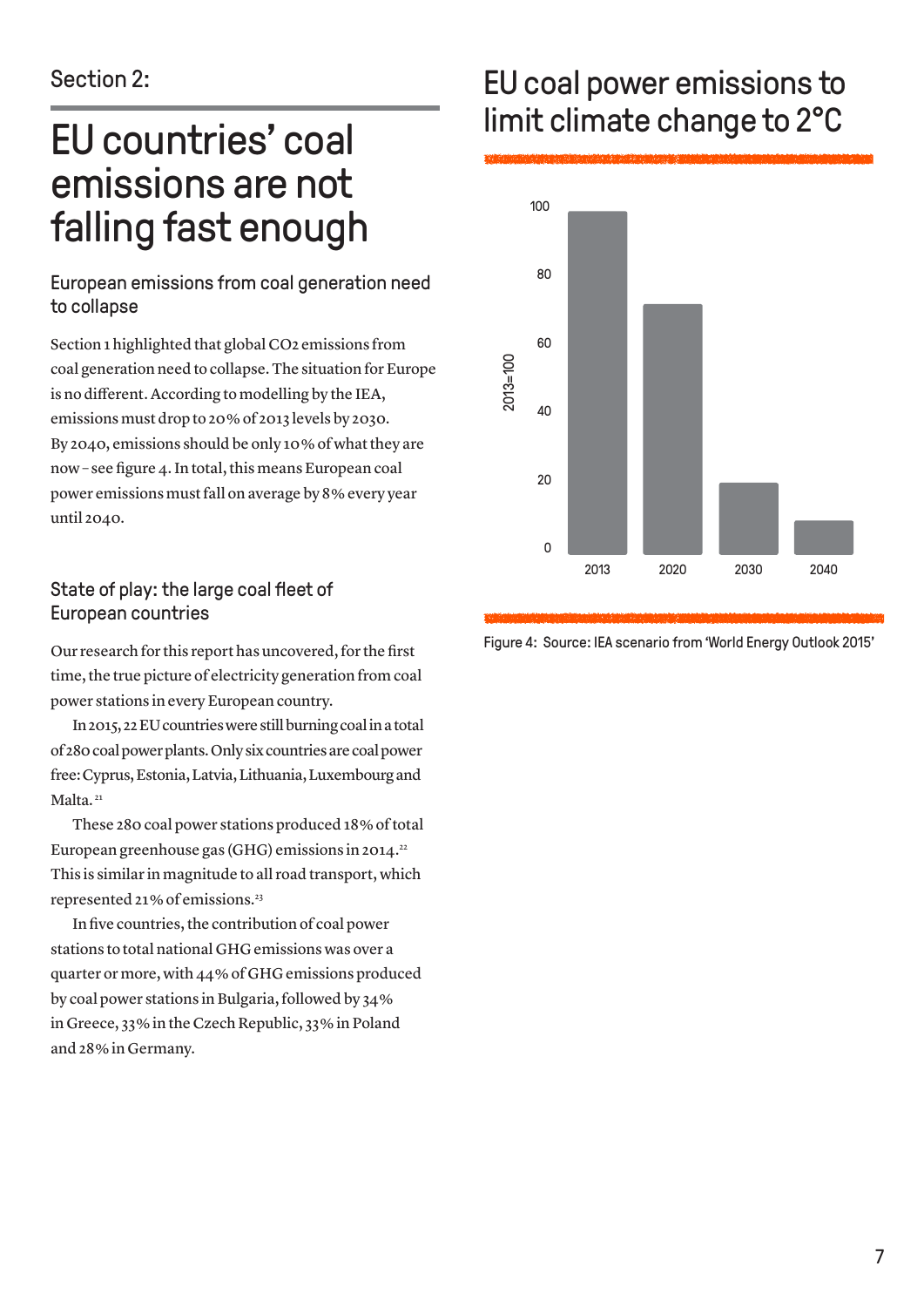#### Austria: Europe's role model

KEY FACTS

Coal power capacity: 697 MW Number of coal power stations in 2015: 3 GHG emissions from coal: 3 %

Of three coal-fired power plants in operation in Austria at the beginning of 2015, only 1.5 will remain in operation in 2016.

The closure of a power plant in Riedersbach, and the shutdown of Block I of Dürnrohr by Austria's biggest utilities company, Verbund, has effectively signalled the end of coal in Austria. Verbund has also publicly committed to cancel the contract of a power plant in Mellach, at the earliest possible date, in 2020. Although this commitment does not make use of the word 'closure', it is unlikely any other company would be willing to take on a power plant that is over 30 years old, once Verbund exits in 2020.

This leaves the remaining Block II of Dürnrohr, which is operated by the lower-Austrian utilities company EVN. EVN announced in November 2015 that it will close this last unit in 2025, at the latest, and then exit coal completely.

Importantly, Austria is showing that closing power plants does not have to lead to job losses. In addition to Block I of the coal-fired power plant in Dürnrohr, Verbund has also closed an oil-fired power plant in Neudorf and two gas-fired power plants in Pont-sur-Sambre and Toul in France. It has done so without creating any unemployment. All staff from the closed plants have been successfully integrated into other parts of the company.

In short – given the closures in 2015 and those planned for 2016, alongside publicly announced phase-out dates – coal is clearly on the way out in Austria. It is hoped that a phase-out date for the remaining block of Dürnrohr can be achieved much earlier than 2025. A 2020 closure is possible. Austria, once a coal mining country and soon to be coal power free, can now act as a role model both in Europe and beyond.

Even a single coal power station produces enough CO2 to matter at a national level. The two coal power stations that operate in Portugal – Sines and Pego – contribute 16 % of its national GHG emissions. In Slovenia, two coal power stations produce 25 % of national GHG emissions. While in Ireland, the GHG emissions from one coal power plant – Moneypoint – contribute 6 % of national GHG emissions. The 44 % of GHG emissions from coal in Bulgaria are produced by just 12 power stations, while only seven plants in Greece emit 34 %.

This represents an enormous opportunity. It shows that, even in countries with just one or two coal power stations, a coal phase-out could make a significant contribution to climate protection, something not easily achieved through other means.

Most coal power stations in Europe are old. By 2015, 66 % of Europe's coal fleet had been in operation for 30 years or more. Several EU countries rely almost exclusively on older power stations. For example, the United Kingdom has 11 large coal power stations; 10 of these have been operating for at least 43 years.

Old coal power stations are 'sub-critical', which means they emit around 30 % more than new power stations to produce the same amount of electricity. Old also means a plant is more prone to break-downs – for example, during a recent emergency situation in the UK power system, 35% of the UK coal fleet was offline.<sup>24</sup> And old often means inflexible: many lignite power stations cannot be turned off overnight, which means they often operate for more hours than new power stations.

Europe's coal power stations are also very dirty. In addition to emitting CO2, they are responsible for around half of the air pollution emitted by European industry. Figure 5 shows that in 2013, coal power stations emitted 52 % of all sulphur dioxide (SO2) from Europe's industry, 40 % of nitrogen oxides (NOx), 37 % of all dust particulates (PM), and 43 % of all reported mercury emissions.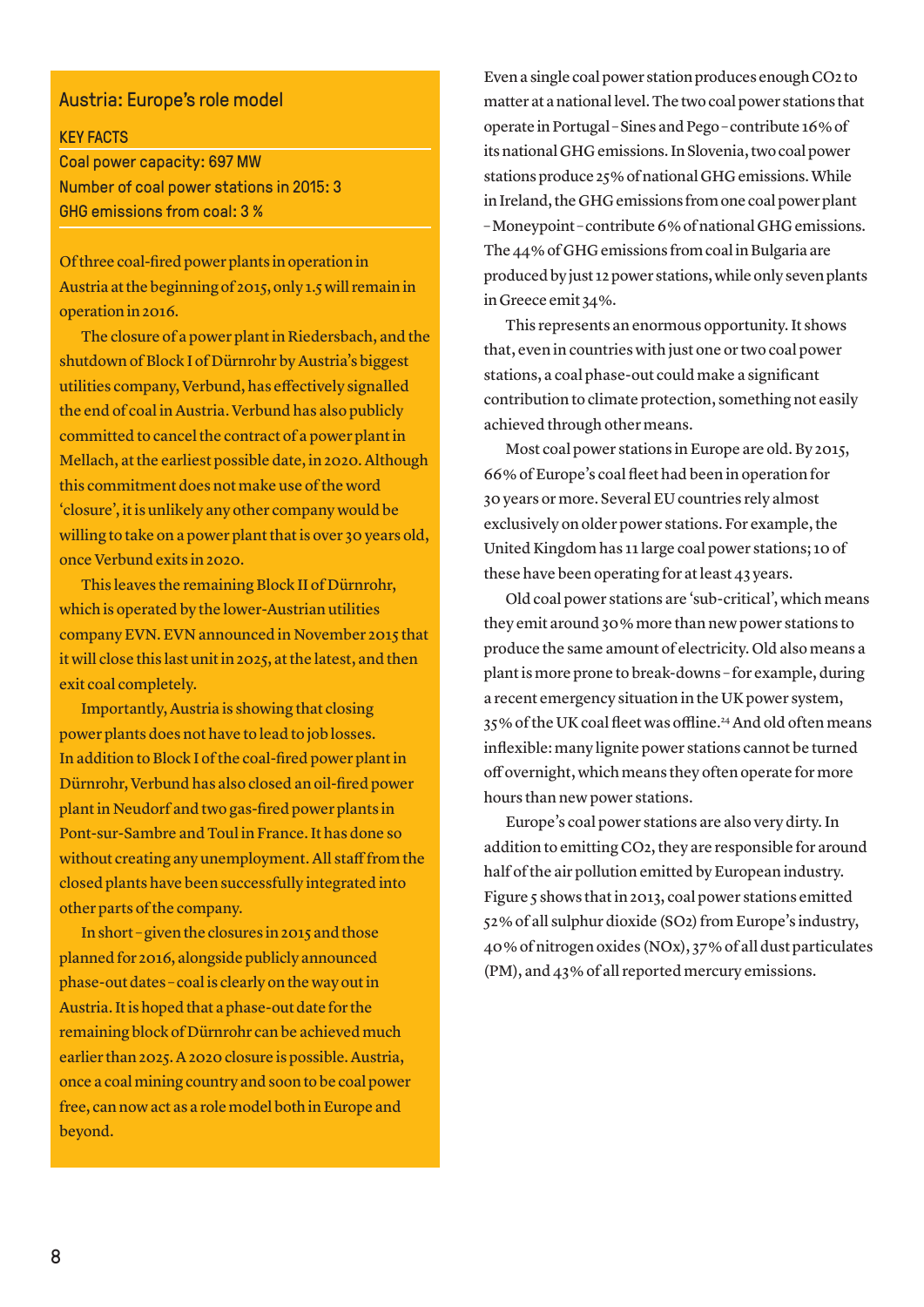# EU's fleet of coal power stations

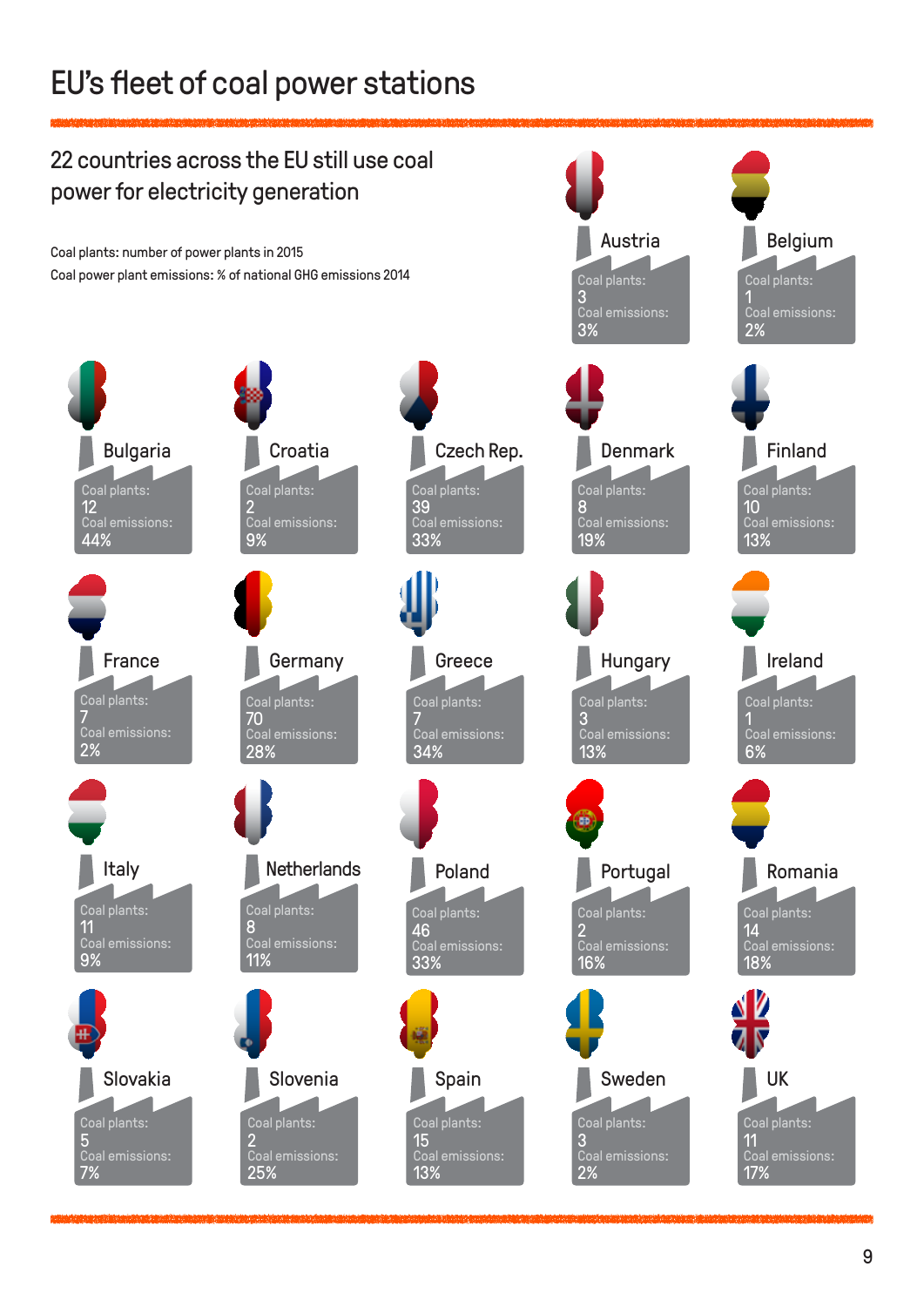# Air pollutants by sector



Figure 5, Source: own calculations, based on 2013 pollution data for installations from E-PRTR (The European Pollutant Release and Transfer Register)

Pollution from coal is costing Europe dearly. The European Environment Agency (EEA) says of the top 30 most damaging installations on its industrial installation list, 26 are fired by hard coal or lignite.25 In 2013, the Health and Environment Alliance (HEAL) estimated the health impacts of coal-based air pollution. It found that, in the EU, coal causes 'more than 18,200 premature deaths, about 8,500 new cases of chronic bronchitis, and over 4 million lost working days each year. The economic costs of the health impacts from coal combustion in Europe are estimated at up to  $\epsilon$ 43 billion per year.<sup>'26</sup>

**Table 1 shows the results aggregated for each of the 22 coal burning countries in the EU.** 

In January 2016, new air pollution limits under the EU Industrial Emissions Directive will apply to the coal fleet in the EU. Our analysis of the latest pollution, which is from 2013, shows 78% of the existing coal fleet do not meet these new limits for 2016, and require upgrading (see table 1).This means that many power plant operators are now facing the decision of whether to invest in life extensions or opt for closure. The key question is: what signal is the current policy framework and the energy market sending to operators, to invest in coal or to phase it out?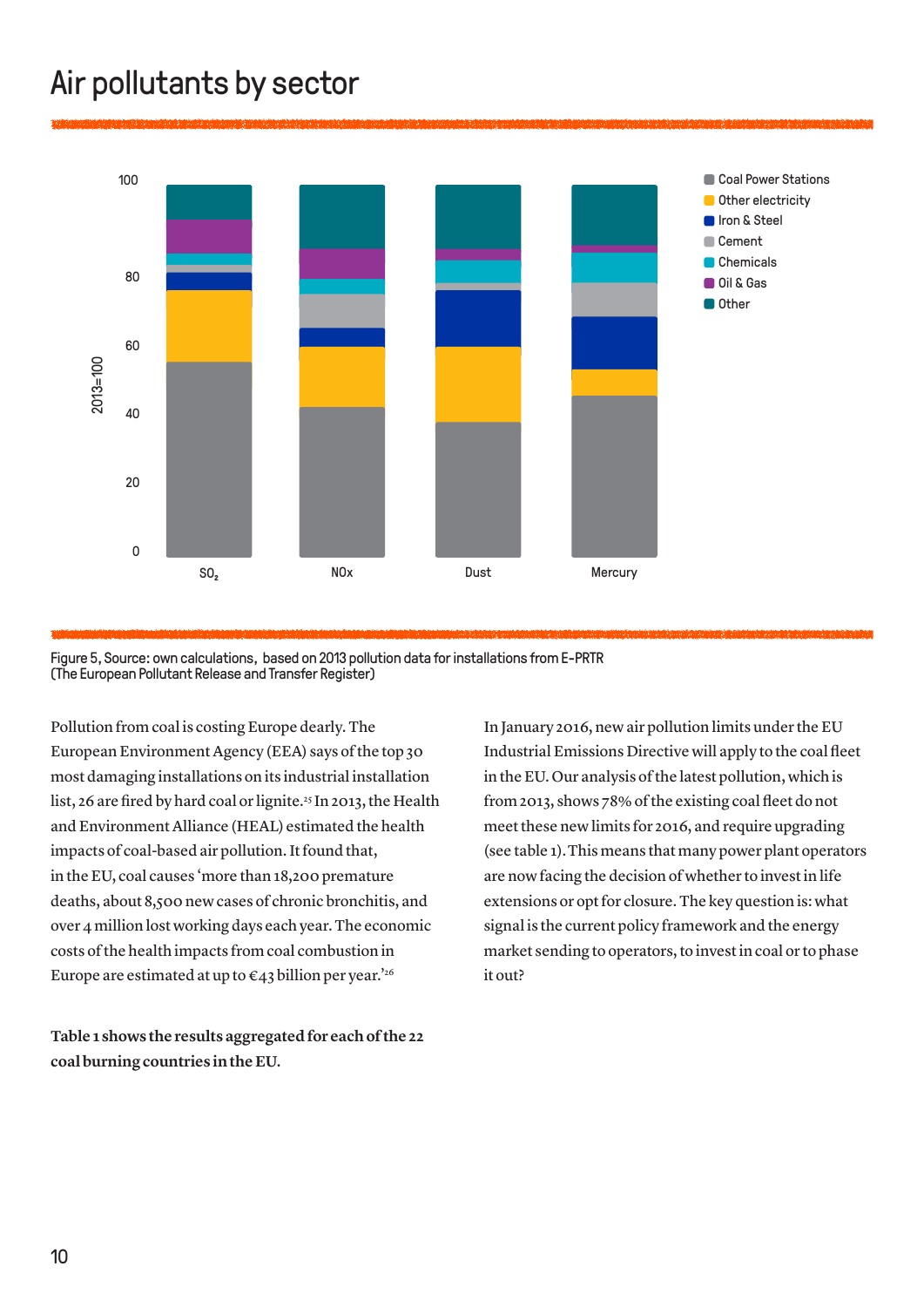# Table 1: Coal facts for EU countries in 2015

|                       | Coal power stations |           |                       |                                                                     | Coal power sector                              |                               |                   |                                                  |                                                             |
|-----------------------|---------------------|-----------|-----------------------|---------------------------------------------------------------------|------------------------------------------------|-------------------------------|-------------------|--------------------------------------------------|-------------------------------------------------------------|
|                       | Number              | <b>MW</b> | %30 years<br>or older | % not met<br>2016 air<br>quality<br>limits in<br>2013 <sup>27</sup> | % of total<br>emissions<br>from coal<br>(2014) | CO <sub>2</sub><br>(2014, mt) | Change<br>vs 2008 | CO <sub>2</sub> /<br>person<br>(2014,<br>tonnes) | % electricity<br>demand<br>generated<br>from coal<br>(2014) |
| <b>EU</b>             | 280                 | 162,671   | 66%                   | 78%                                                                 | 18%                                            | 762                           | $-12%$            | 1.5                                              | 24%                                                         |
| Austria               | 3                   | 697       | 0%                    | 54%                                                                 | 3%                                             | $\overline{2}$                | $-47%$            | 0.3                                              | 4%                                                          |
| <b>Belgium</b>        | 1                   | 556       | 100%                  | 0%                                                                  | 2%                                             | 3                             | $-41%$            | 0.3                                              | 2%                                                          |
| <b>Bulgaria</b>       | 12                  | 5,674     | 67%                   | 100%                                                                | 44%                                            | 26                            | $-5%$             | 3.6                                              | 53%                                                         |
| Croatia               | $\overline{2}$      | 308       | 37%                   | 100%                                                                | 9%                                             | $\overline{2}$                | 0%                | 0.5                                              | 13%                                                         |
| <b>Czech Republic</b> | 39                  | 8,737     | 92%                   | 91%                                                                 | 33%                                            | 42                            | $-16%$            | 4.0                                              | 62%                                                         |
| <b>Denmark</b>        | 8                   | 3,689     | 54%                   | 57%                                                                 | 19%                                            | 10                            | $-40%$            | 1.7                                              | 31%                                                         |
| Finland               | 10                  | 2,269     | 74%                   | 77%                                                                 | 13%                                            | 8                             | $-15%$            | 1.4                                              | 13%                                                         |
| France                | 7                   | 3,766     | 99%                   | 100%                                                                | 2%                                             | 11                            | $-53%$            | 0.2                                              | 2%                                                          |
| Germany               | 70                  | 47,795    | 51%                   | 58%                                                                 | 28%                                            | 256                           | $-4%$             | 3.1                                              | 45%                                                         |
| Greece                | 7                   | 4,028     | 57%                   | 80%                                                                 | 34%                                            | 34                            | $-17%$            | 3.1                                              | 44%                                                         |
| Hungary               | 3                   | 1,095     | 100%                  | 100%                                                                | 13%                                            | $\overline{7}$                | $-25%$            | 0.7                                              | 14%                                                         |
| Ireland               | 1                   | 842       | 33%                   | 100%                                                                | 6%                                             | $\overline{4}$                | $-4%$             | 0.8                                              | 24%                                                         |
| Italy                 | 11                  | 8,069     | 31%                   | 36%                                                                 | 9%                                             | 39                            | $-7%$             | 0.6                                              | 12%                                                         |
| <b>Netherlands</b>    | 8                   | 7,393     | 17%                   | 47%                                                                 | 11%                                            | 20                            | 3%                | 1.2                                              | 24%                                                         |
| Poland                | 46                  | 30,074    | 77%                   | 100%                                                                | 33%                                            | 129                           | $-7%$             | 3.4                                              | 80%                                                         |
| Portugal              | $\overline{2}$      | 1,820     | 33%                   | 35%                                                                 | 16%                                            | 10                            | 8%                | 1.0                                              | 21%                                                         |
| Romania               | 14                  | 4,644     | 64%                   | 100%                                                                | 18%                                            | 19                            | $-39%$            | 1.0                                              | 29%                                                         |
| Slovakia              | 5                   | 857       | 92%                   | 100%                                                                | 7%                                             | 3                             | $-38%$            | 0.6                                              | 11%                                                         |
| Slovenia              | $\overline{2}$      | 1,236     | 55%                   | 100%                                                                | 25%                                            | 4                             | $-32%$            | 2.1                                              | 26%                                                         |
| Spain                 | 15                  | 9,747     | 92%                   | 100%                                                                | 13%                                            | 43                            | $-9%$             | 0.9                                              | 16%                                                         |
| Sweden                | 3                   | 501       | 79%                   | 100%                                                                | 2%                                             | 1                             | 44%               | 0.1                                              | 0%                                                          |
| <b>UK</b>             | 11                  | 18,873    | 97%                   | 100%                                                                | 17%                                            | 87                            | $-21%$            | 1.3                                              | 29%                                                         |

Source: own analysis, based on reported data in the EU Transaction Log, Eurostat, E-PRTR.

| Field                                               | Definition                                                                                                                                                                                                                              | Source                                                                                                        |  |  |
|-----------------------------------------------------|-----------------------------------------------------------------------------------------------------------------------------------------------------------------------------------------------------------------------------------------|---------------------------------------------------------------------------------------------------------------|--|--|
| Number                                              | Number of operational coal power stations in 2015                                                                                                                                                                                       | <b>CAN</b> database                                                                                           |  |  |
| MW                                                  | Megawatt net capacity of these operational coal power stations                                                                                                                                                                          | CAN database                                                                                                  |  |  |
| % 30 years or older                                 | Proportion of capacity that was commissioned 30 years or more ago, as of 2015                                                                                                                                                           | CAN database                                                                                                  |  |  |
| % not meeting 2016 air quality<br>standards in 2013 | Air quality rules get stricter from 1st Jan 2016. Preliminary research shows the<br>proportion of capacity of coal plants operational in 2015 that did not yet comply, and<br>would have to upgrade based on their 2013 pollution data. | CAN database, calculated from SO, and<br>NO <sub>x</sub> emissions from E-PRTR.                               |  |  |
| % of total emissions from coal,<br>2014             | 2014 CO <sub>2</sub> Coal emissions divided by national GHG emissions for coal power stations<br>operational in 2014                                                                                                                    | CAN database, National emissions<br>European Environment Agency's<br>"Approximated EU GHG Inventory<br>2014". |  |  |
| CO <sub>2</sub> (2014, mt)                          | Million tonnes CO, from all coal power stations in 2014                                                                                                                                                                                 | CAN database, EUETS actual<br>emissions.                                                                      |  |  |
| CO <sub>2</sub> /person (tonnes, 2014)              | Tonnes of CO, emitted by coal power stations divided by population in 2014                                                                                                                                                              | CAN database, Population from<br>EUROSTAT.                                                                    |  |  |
| % electricity demand generated<br>from coal (2014)  | TWh coal generation, divided by TWh (terawatt hour) final consumption                                                                                                                                                                   | <b>EUROSTAT</b>                                                                                               |  |  |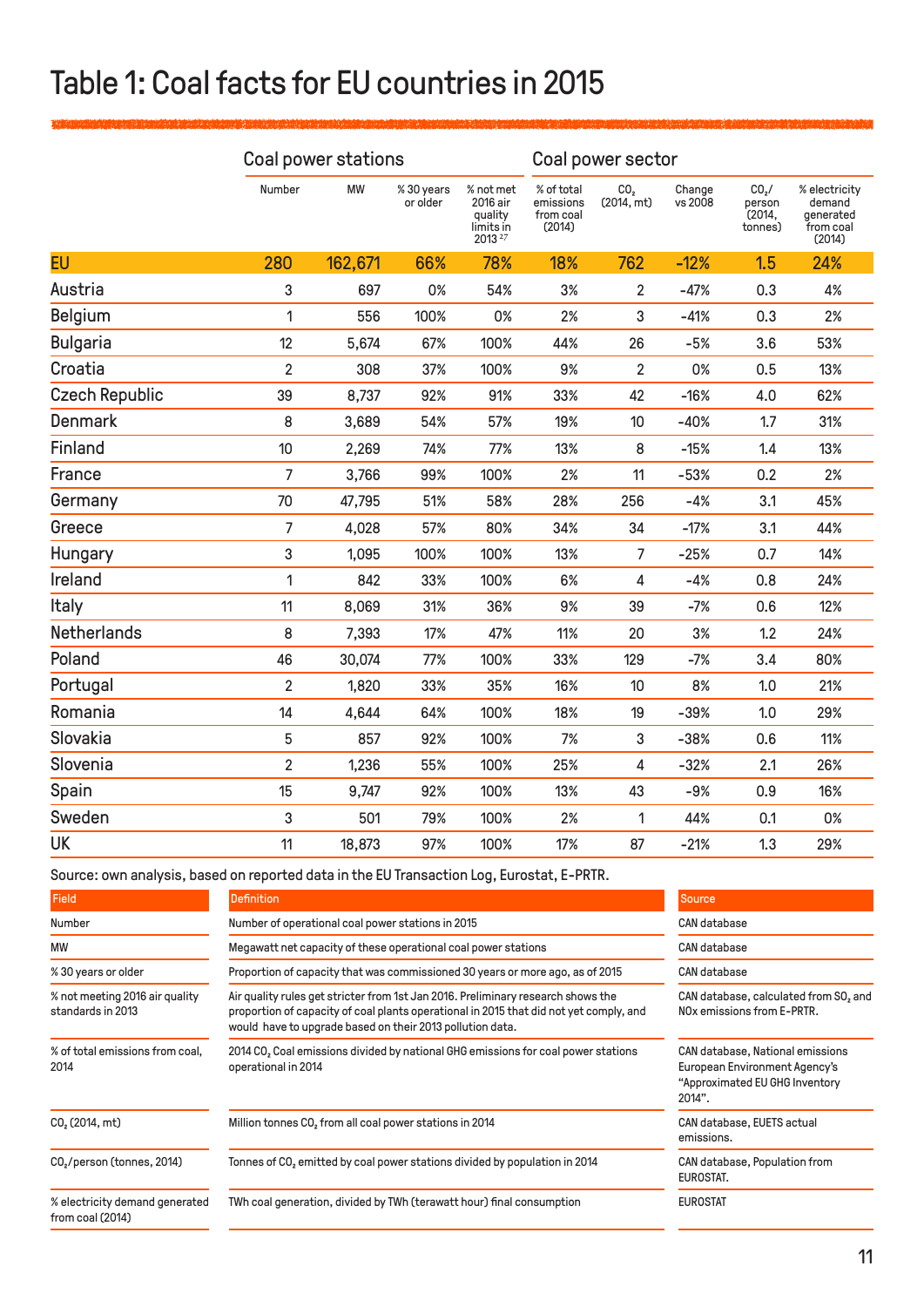#### Europe's coal emissions are not falling fast enough

The EU still has a lot of coal power stations, but closures have taken place. Are European countries bringing down coal emissions sufficiently fast?

Our research shows that CO2 emissions from coal power stations have fallen from 934mt in 2005 to 762mt in 2014 – see figure 6. This means CO2 emissions have fallen an average of 2.3 %, per year, over the last nine years.

Coal emissions are falling because the low-carbon transition is already underway in all European countries. Generation from renewables is increasing across Europe as new wind and solar capacity is built. Also, electricity consumption is falling in almost every country as appliances – from air-conditioning units to televisions – become more energy efficient, driven by technological advances and energy efficiency policies. It is possible that, due to this improvement in efficiency, European electricity consumption will fall by 10% this decade.<sup>28</sup>

Renewables and falling electricity demand has led to a collapse in conventional electricity generation from coal, gas, oil, nuclear and hydro. But since 2010, it is mostly gas generation that has been falling, not coal generation. In fact, only 8 % of the fall in conventional generation came from burning less coal (see figure 7). Therefore, while coal emissions have indeed fallen, they have done so only modestly.

The policy framework and market forces at work are currently not leading to a substitution of coal power stations with renewables capacity and electricity efficiency wins, and therefore the full benefits of renewables and energy efficiency are not being realised.

# 1000 950 **Million tonnes CO**, Million tonnes CO $_{2}$ 900 850 800 750 2005 2006 2007 2008 2009 2010 2011 2012 2013 2014

### EU coal power station emissions

Figure 6, Source: own calculations, based on official EU ETS CO, data in the EU Transaction Log reported for coal power stations.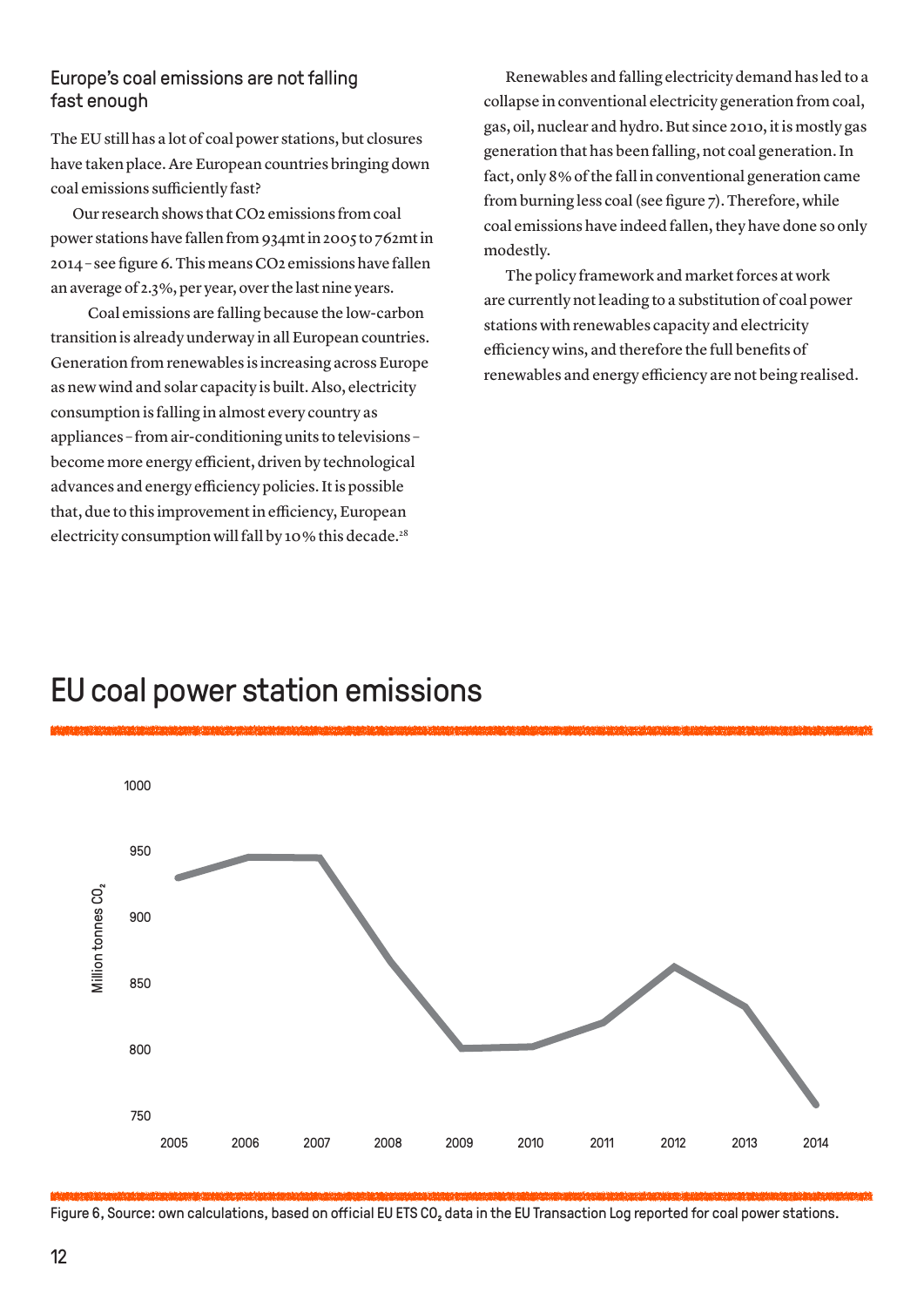#### Portugal: coal free by 2021?

#### KEY FACTS

Coal power capacity: 1820 MW Number of coal power stations in 2015: 2 GHG emissions from coal: 16 %

The recently approved National Programme for Climate Change 2020/2030 states that no coal power plants will be producing electricity in Portugal by 2030. During the last decade, the country has increased its electricity production capacity from renewable sources, particularly wind and solar, complementing the existing hydropower available, with renewables now providing around 60% of total national consumption. The country has also invested in combined cycle natural gas power plants, which are currently underperforming since an expected growth in demand did not occur.

Portugal has two major coal power plants: 1192 MW in Sines and 628 MW in Pego. The contracts between the state and these plants will end by 2017 in Sines and by 2021 in Pego. After those dates, without the subsidies that have been supporting this industry, the power plants will have to work under much harder competitive conditions within the electricity market. If no government support is made available, both plants will have to shut.

Several factors should see the pressure to close coal plants rise: the carbon price in Europe is set to increase with new emissions trading rules; an electricity system dominated by renewables will need to be more flexible than a coal power plant allows; and the opportunity to improve interconnections between Portugal, Spain and France will allow a more efficient management of the network, through which these countries can share generation capacity across borders. If the government makes the decision to stop subsidising coal – a measure that makes economic sense, and will protect the climate and improve air quality – Portugal has an excellent opportunity to be coal free by 2021.

### Change in conventional generation, 2010 to 2014



Figure 7, Source: EUROSTAT, Sandbag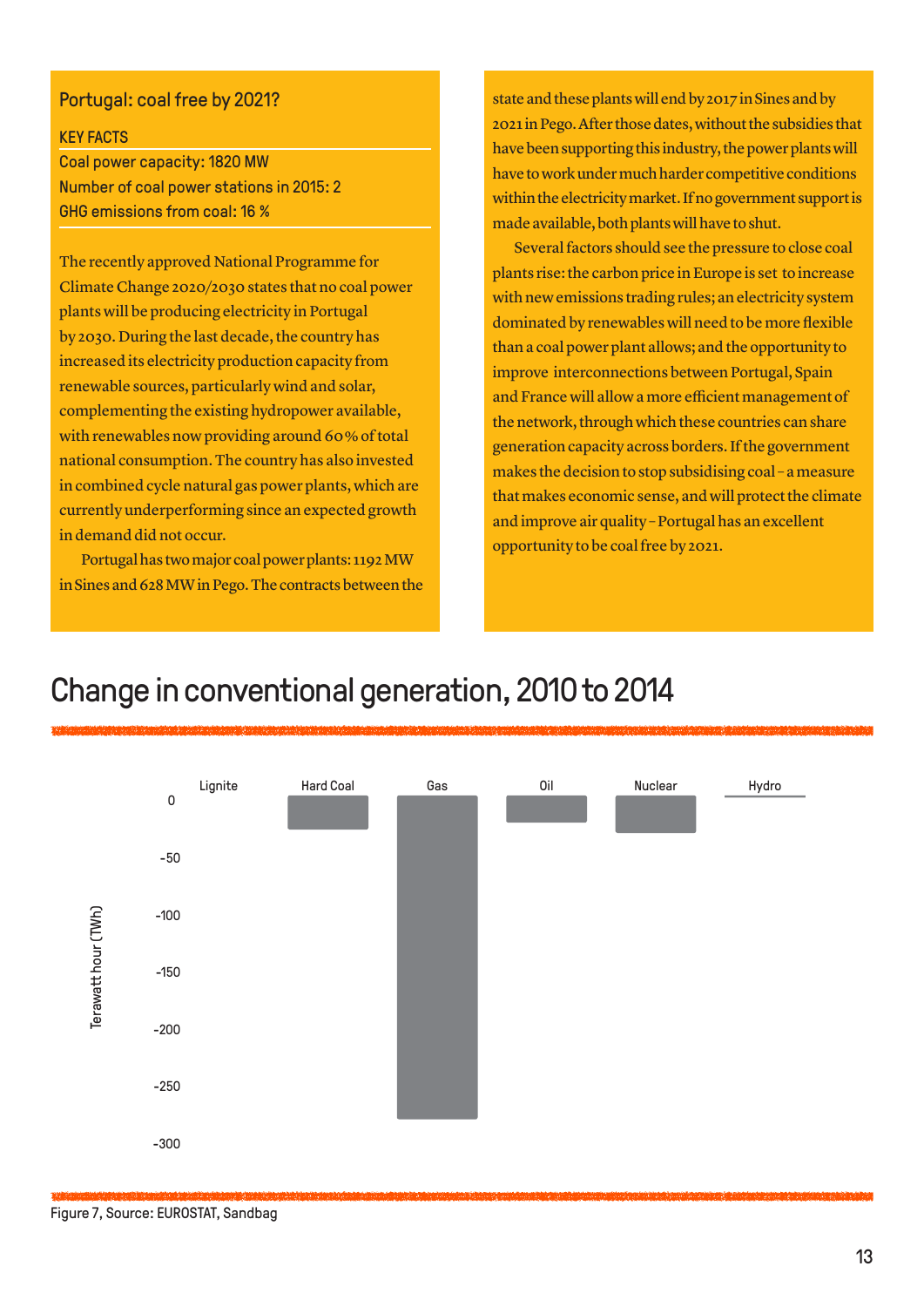A shift from gas generation to coal generation is becoming hard to reverse, as gas power stations are shutting. In 2012 and 2013 alone, 10 European utilities announced that 41 gas power units, with a capacity of 21GW, would be mothballed or closed.<sup>29</sup> Closures are leading to tighter margins across Europe, which, in turn, are discouraging coal capacity from retiring.

There is a policy failure here, which is preventing the phasing out of coal power stations at the speed that is required. Right now, coal emissions are not falling nearly fast enough. Coal emissions fell by 2.3 %, per year from 2005 to 2014. But the IEA has calculated that European coal emissions need to fall on average by 8 % every year until 2040.

Coal emissions must, therefore, fall three times faster than compared to the average rate of emission reductions during the last decade, in order to limit climate change to  $2^{\circ}C$ .

Governments need to take decisive action to ensure that coal power stations are closed at the rate required to limit climate change.



### Coal emissions need to fall 3 times faster

Figure 8, Source: own calculations, based on EU Transaction Log, IEA WEO 2015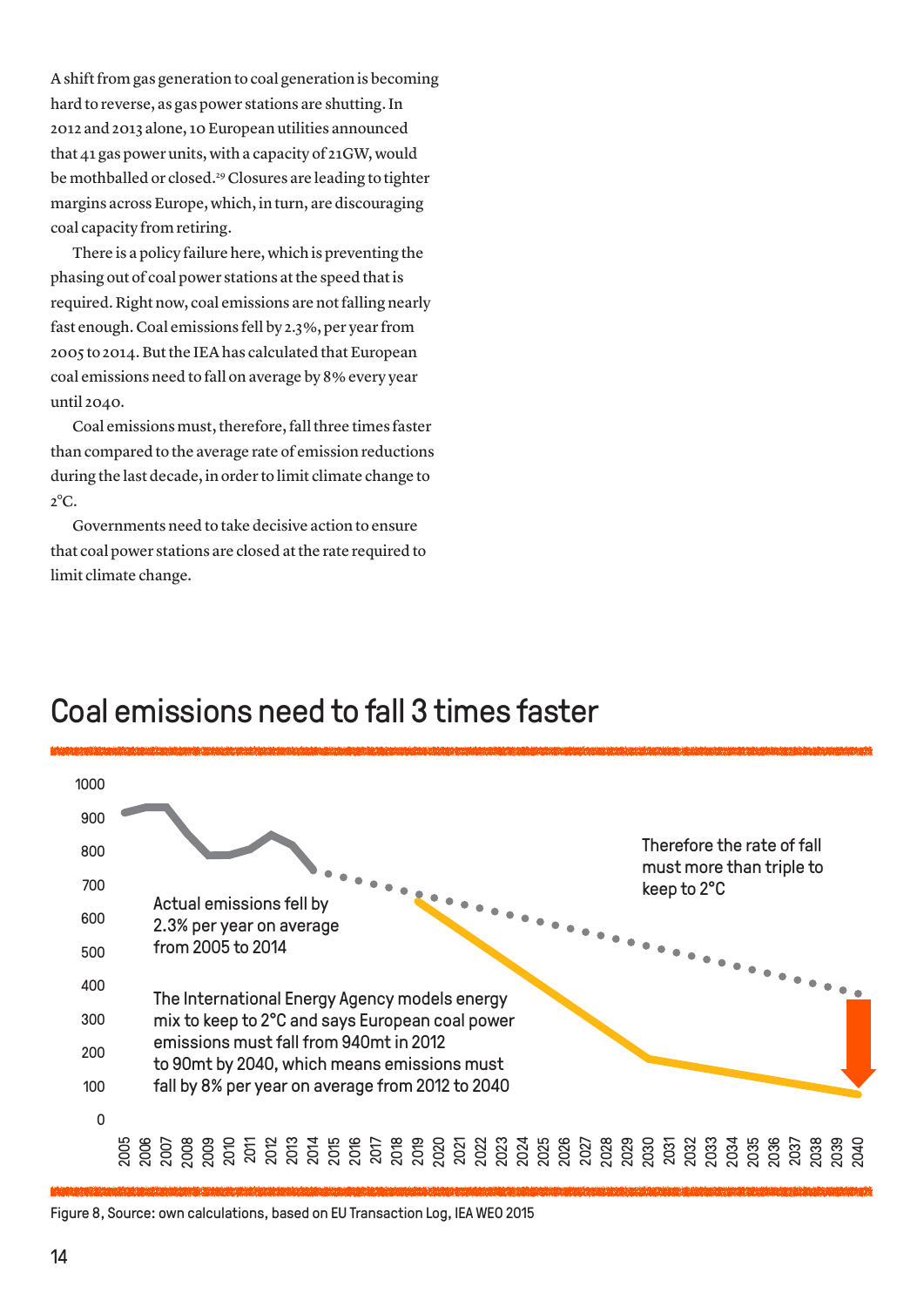# Every European country needs a coal phase-out plan

The transition to a zero-carbon electricity system is also a transition out of a high-carbon electricity system. Currently, policy is focusing only on scaling-up renewables and energy efficiency, hoping coal power stations will just close, with no plan in place to ensure that happens.

The EU Emissions Trading Scheme – the flagship EU policy to reduce CO2 emissions – has failed to deliver a meaningful carbon price. This makes coal less expensive than expected. It means renewables generation has been displacing gas, not coal generation.

There is a huge policy gap: how does a country transition out of coal generation?

Adverse policy measures and conflicting energy objectives often lead to political lingering rather than decisive action. The case studies for Finland and Portugal in this report (see page 15, 13) all demonstrate the need for a dedicated and managed approach to coal. Even Austria, a country on track to become coal free, could phase out coal earlier than is likely to happen. In most countries, even those with national coal phase-out ambitions, early closure dates for plants have not been secured. The IEA model shows a dramatic fall in coal emissions is needed, which means every year of less pollution counts and coal power stations need to close as soon as possible.

The answer to this policy gap is to put in place a coal phase-out plan. This would be a national government plan to phase out each coal power station by a defined date, similar to the German nuclear phase-out plan. Each government should decide for itself how quickly it is able to phase out coal generation, as part of its overall energy transition.

On 18 November 2015, the UK announced a plan to phase out its remaining coal-fired power plants by 2025. This was a historic moment, making the UK the first G20 country to announce a coal phase-out. This case study is discussed on page 17.

#### Finland: time to walk the talk

#### KEY FACTS

Coal power capacity: 2269 MW Number of coal power stations in 2015: 10 GHG emissions from coal: 13 %

In September 2014, at the UN Climate Summit in New York, Finland's president Sauli Niinistö announced that Finland is heading for a phasing out of coal in power plants by 2025.

Coal phase-out should not be hard to achieve for three reasons: coal plays a relatively small role in Finland's energy mix (about 10 % of total energy and 13 % of electricity); there's plenty of energy efficiency and renewable energy potential to replace it; and the increase of renewable energy in the Nordic electricity market is already pushing coal out.

Nevertheless, more than a year after president Niinistö's announcement, Finland is still lacking a clear roadmap and measures to achieve its goal. In fact, the new government that took office in April 2015 has moved the goalposts by five years, now aiming to phase out coal 'during the 2020s'.

Coal is the main fuel in 10 power plants, mostly owned by three companies: Fortum, PVO and Helen. In addition to those plants, coal is burned as a supplementary fuel in a few municipal plants. Two of these 10 plants are on their way out, because they have become too expensive to run. The challenge lies with phasing out those power plants that produce both power and heat for big cities. Substituting coal-fired heat production with clean and smart alternatives can be done, but not overnight. That is why decisive action by national government is now needed, in cooperation with local governments whose energy systems will be affected.

Finland's coal phase-out goal faces its first true litmus test in winter 2015, as Helsinki decides whether or not to close down its two big coal plants. As the last Nordic capital city that hasn't yet set a course towards 100 % renewable energy, it is a high time for Helsinki to change.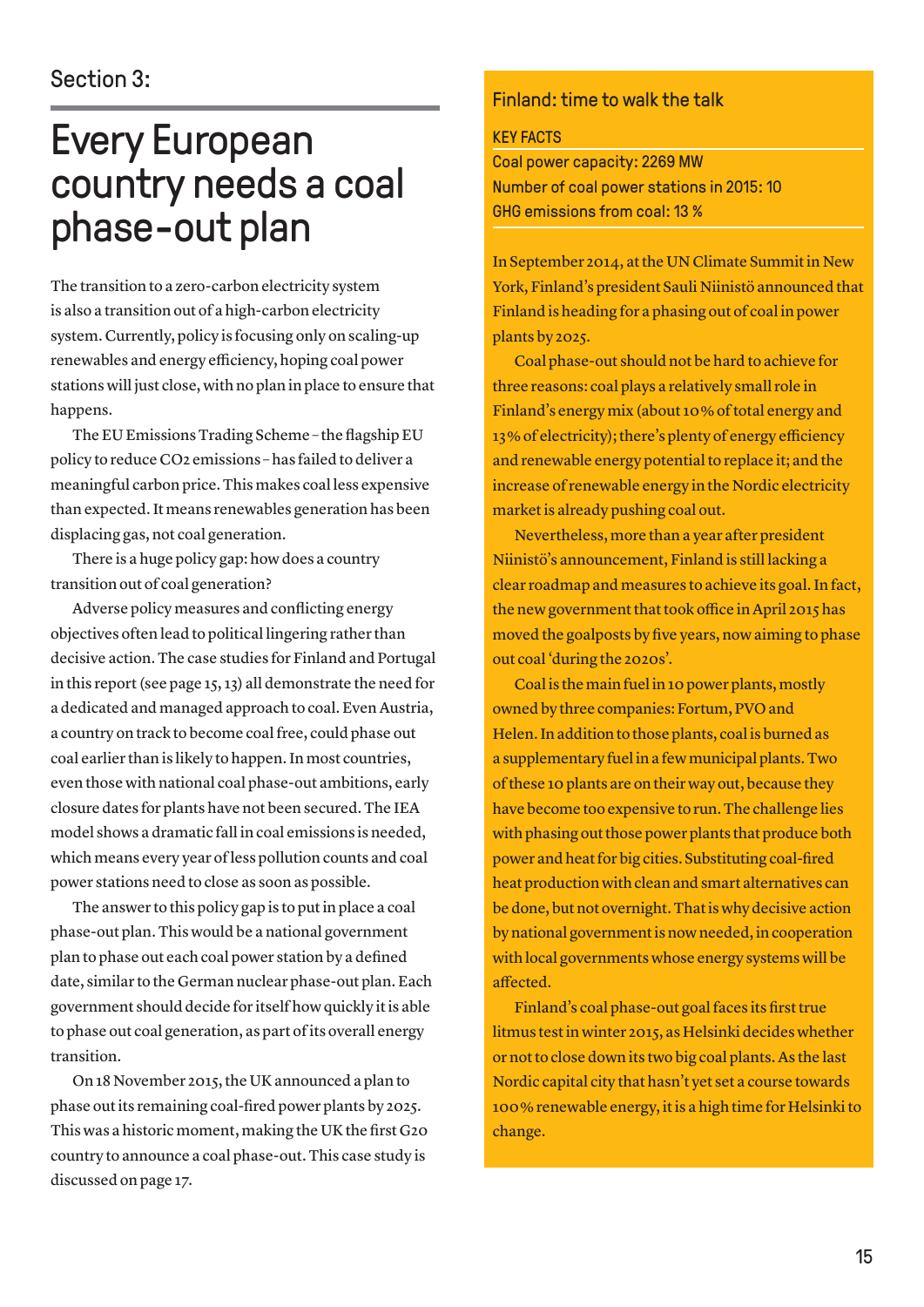#### What are the benefits of a national coal phase-out plan?

A coal phase-out plan would bring huge benefits, making the transition to a 100 % renewables based electricity system significantly cheaper and quicker, while providing pro-active measures to help affected communities who are currently dependent on the coal industry.

The reasons for introducing national coal phase-out plans are compelling, and most apply to some extent in every country in Europe:

**Securing new investment** – a coal phase-out plan gives investors the confidence to support replacement capacity. Renewables companies will have the certainty they need to scale up operations and invest in jobs and equipment, and so bring down the cost of building new renewables. A phase-out plan also gives clarity about how much other capacity is needed to replace coal – interconnectors, demand response, storage and peaking plants – as well as when. This will give people confidence that closing coal power stations will not result in power shortages.

**Managing coal power station closures** – a coal phase-out plan will enable power plants to close in a controlled, wellmanaged way. Many regions have a high concentration of jobs in coal mining and coal power stations. A phase-out plan would enable the transition to begin early and with as little impact on communities as possible. Coal power stations are currently considering large, costly upgrades to comply with tighter air quality standards in the future. A phase-out plan will also avoid over-investment, saving costs that would ultimately be borne by the consumer.

**Decarbonising electricity** – a coal phase-out plan will provide a pathway to a 100 % renewables based electricity system.The electrification of transport and heat are vital components of the decarbonisation of Europe, but coal's current place in the electricity mix undermines the rationale.30 Therefore, a coal phase-out plan would not only give confidence in the decarbonisation of the electricity sector, but also confidence that it will act as an enabler for the further decarbonisation of other sectors. It would give the green light to begin the deployment of electric cars and heat pumps.

**Adopting a national coal phase-out plan is essential to help a country decarbonise as cheaply and quickly as possible.**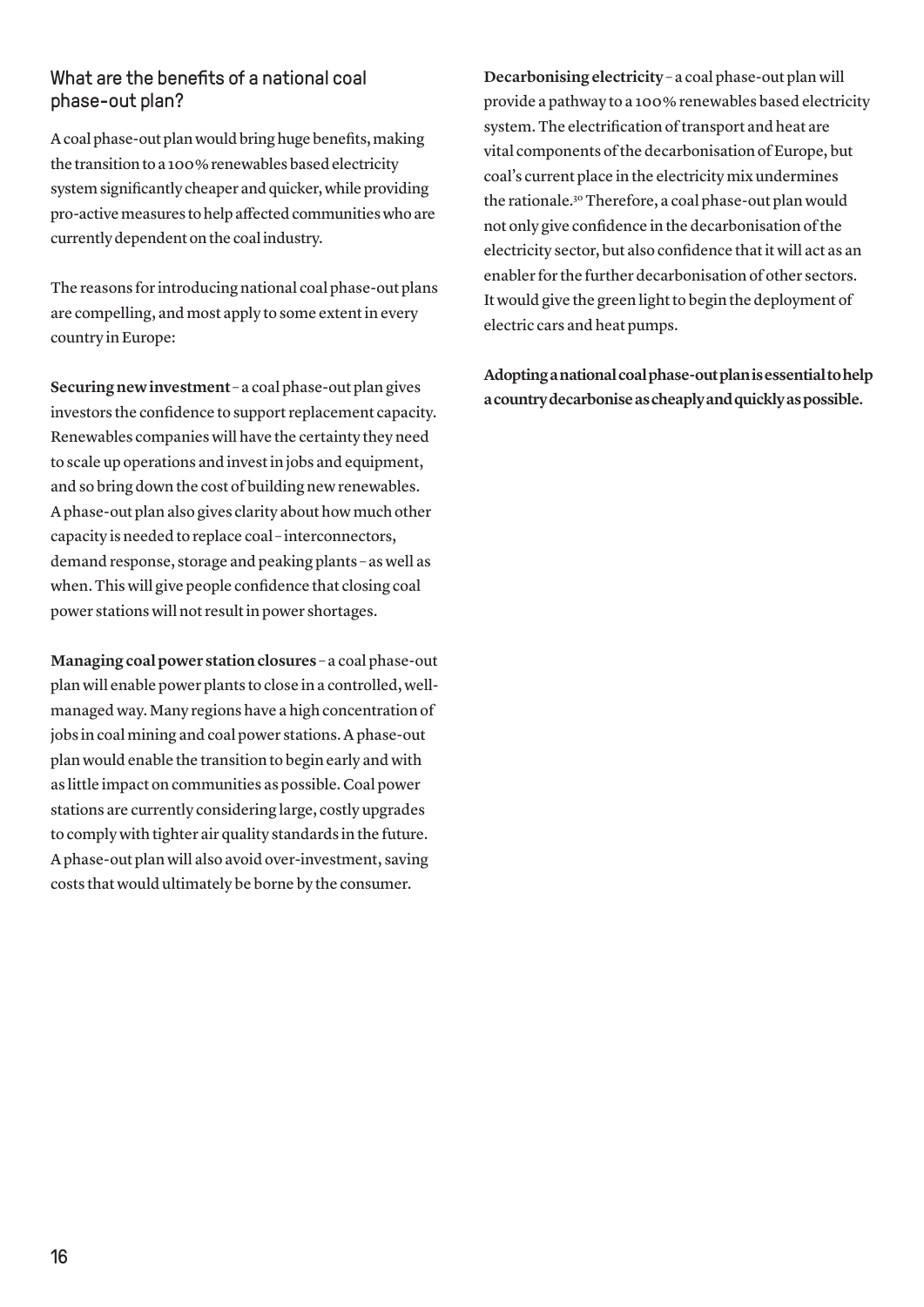#### UK: first G20 economy to announce a coal phase-out

#### KEY FACTS

Coal power capacity: 18,873 MW Number of coal power stations: 11 GHG emissions from coal: 17 %

On 18 November 2015, the UK Energy Minister Amber Rudd announced plans to close all coal-fired power stations by 2025. A consultation is due in spring 2016, which will presumably propose how this will be legally implemented. The government has also said restrictions will apply from 2023.

Announcing the phase-out, the minister was tough on coal: 'It cannot be satisfactory for an advanced economy like the UK to be relying on polluting, carbon intensive 50-year-old coal-fired power stations. Let me be clear: this is not the future.'

With its ageing coal fleet (the average age of a UK coal plant is 41 years), and all but one of the 11 remaining plants currently failing to comply with stricter EU air pollution regulations, this decision is hugely important. It is significant in terms of the emissions that will be saved by ending the use of the dirtiest fossil fuel. It is also symbolic that the country where the Industrial Revolution began is evolving beyond the need for coal.

The government's announcement was less clear about how coal generation will be replaced. It said that gas capacity urgently needs to be built, although that doesn't necessarily mean that there will be more gas generation. Gas and renewables work together to maintain system security in the short term. Government estimates from last year – which anticipated coal

generation falling to 1 % of the mix by 2025 – suggested new gas capacity was needed as back up but, importantly, it did not lead to an increase in generation.

The UK government is still unclear on whether enough renewables will be built to avoid increasing gas generation. It has said it will increase offshore wind to 10GW and solar to 12GW by 2020, if the cost is cheap enough. This battle is yet to be fought.

The UK government must now clearly set out how coal will be phased out of the UK system by 2025, and provide leadership to the world, showing that it is possible even for a large economy to transition from producing over a third of its electricity from coal to zero in just 10 years.



#### UK: "More Gas" means more capacity, not more generation

Figure 13. Source: Department of Energy and Climate Change base case forecast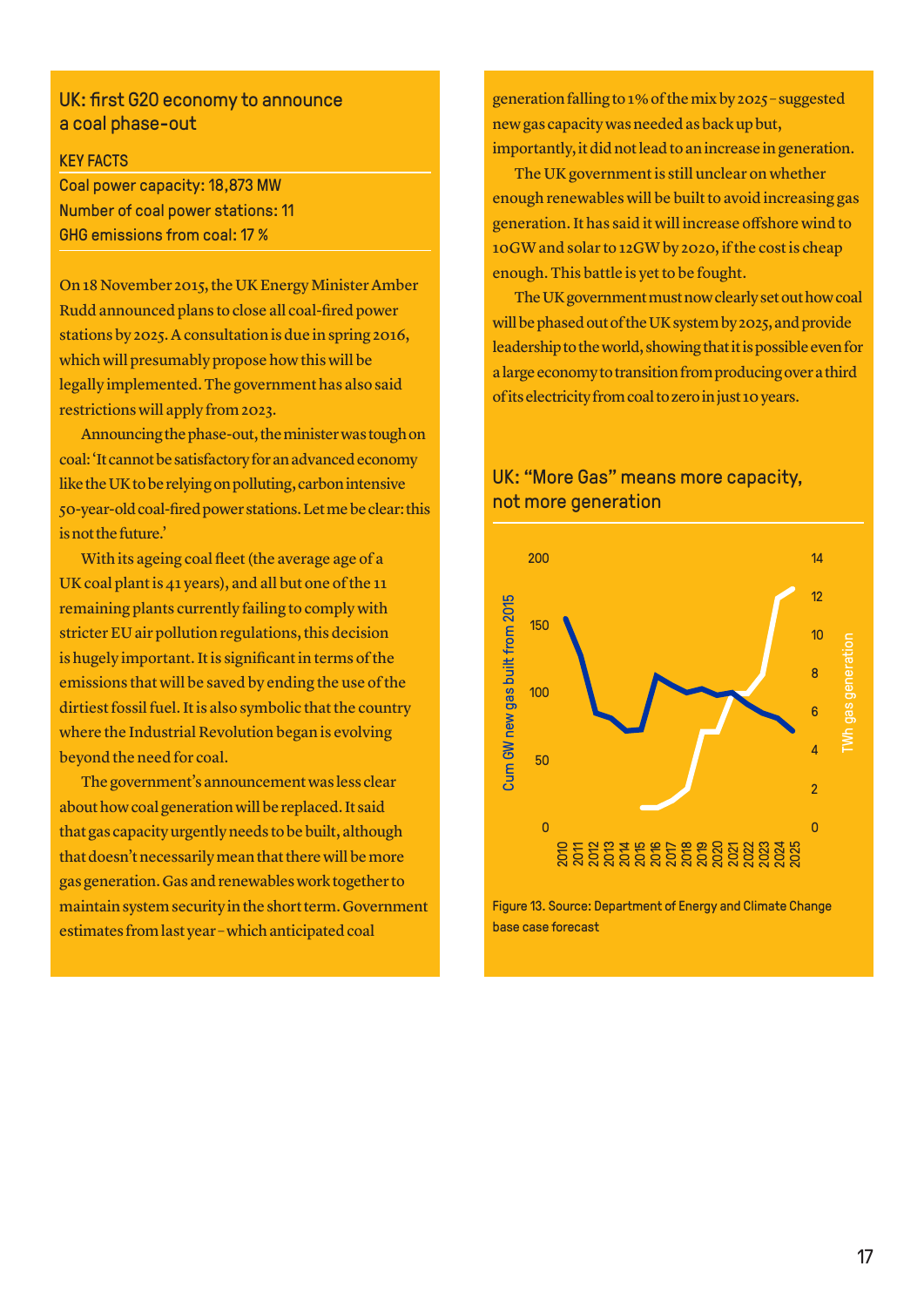# What needs to happen next?

**Every government in Europe urgently needs to develop and implement a national coal phase-out plan.** 

**The plan should include:** 

- **Astatementthat all coalpower stationsneedtoclose.**
- **Adate, as early aspossible,by whichallofthenation's coalpower stations will close.**
- **Apathway tothatdate,toensure that coal emissions fall aggressivelybeforehand.**
- **Aclosuredate for eachcoalpower station, witha legalmeansof enforcing this.**

Such a plan should include measures to ensure a just transition for affected, coal industry dependent communities, and a plan for sufficient capacity to prevent future power shortages. The German government's nuclear phase-out is an example of how this can be done.

Every country should also consider how to aid coal phase out globally. First, by ensuring their state-owned utilities have a plan to close their foreign-owned coal power stations. Second, to put an end to any public investment flowing to coal power stations, mines and infrastructure abroad. Third, by sharing experiences on the world stage about how to phase out coal power generation.

**Allfossilfuelsneedtobephasedouttomake way for a futurepoweredby renewables, and weneedtostart withcoal,thedirtiestof allthe fossilfuels.Every countryneeds tophase out coal, regardlessof whether itonlyhasone coalpower station,or whethermostofits electricity isdependentoncoal.Policymustbeputinplace tomake thishappen,it cannot be left to chance.** 

**European countries should lead the way on phasing out coal, providing a strong example that the rest of the world can follow. Only by doing this do we stand a chance of limiting climate change to 2°C.**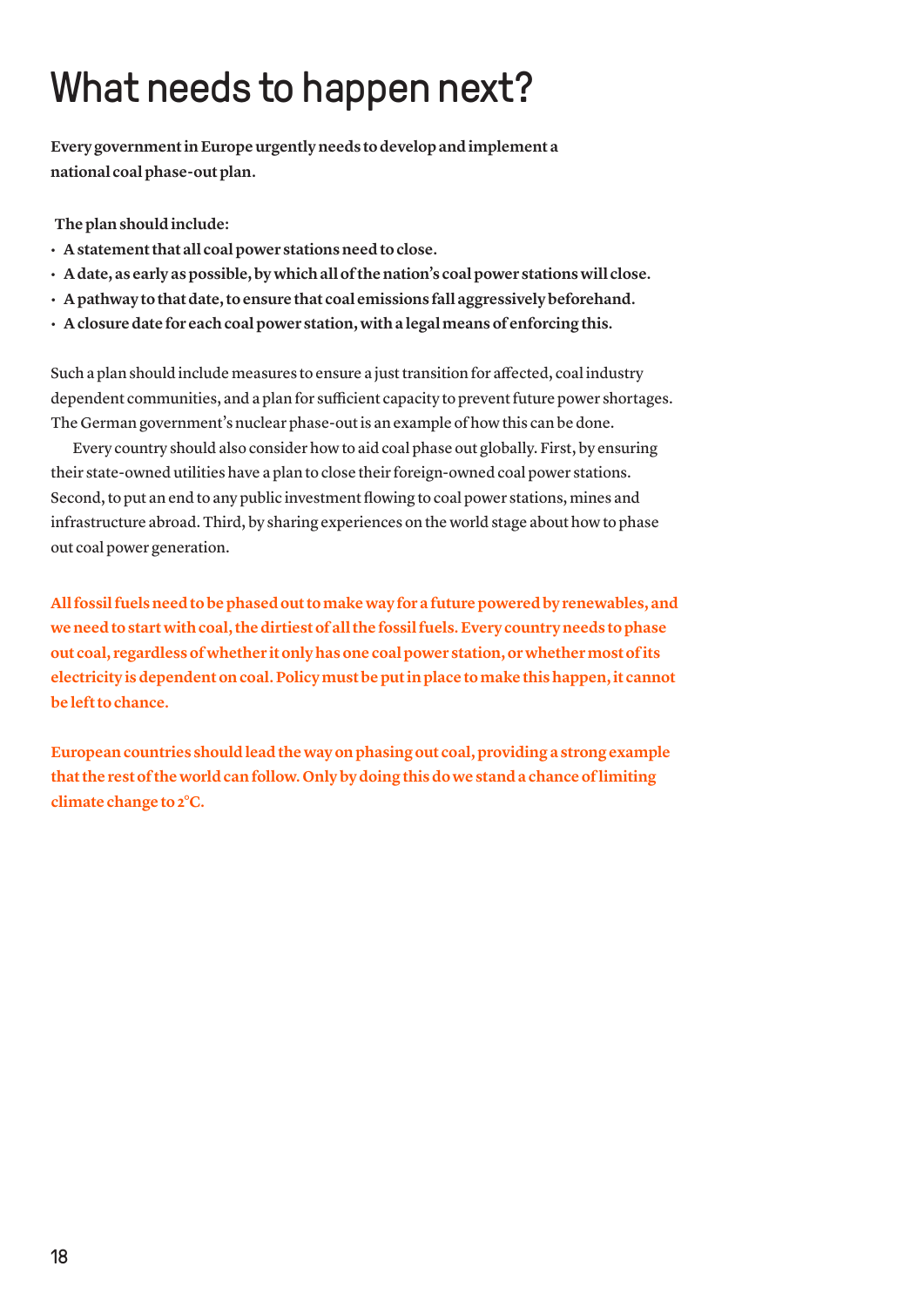# Endnotes

- See DECC (2015): Amber Rudd's speech on a new direction for UK energy policy: [https://www.gov.uk/government/speeches/amber-rudds-speech-on-a-new](https://www.gov.uk/government/speeches/amber-rudds-speech-on-a-new-direction-for-uk-energy-policy%20)[direction-for-uk-energy-policy](https://www.gov.uk/government/speeches/amber-rudds-speech-on-a-new-direction-for-uk-energy-policy%20)
- 2 UNFCCC Cancun Agreements from 2010, see: [http://cancun.unfccc.int/](http://cancun.unfccc.int/cancun-agreements/main-objectives-of-the-agreements/#c33) [cancun-agreements/main-objectives-of-the-agreements/#c33](http://cancun.unfccc.int/cancun-agreements/main-objectives-of-the-agreements/#c33)
- 3 Emphasis added. IPCC (2014): Climate Change 2014. Synthesis report. Summary for Policy Makers, p.20: [http://www.ipcc.ch/pdf/assessment-report/](http://www.ipcc.ch/pdf/assessment-report/ar5/syr/AR5_SYR_FINAL_SPM.pdf) [ar5/syr/AR5\\_SYR\\_FINAL\\_SPM.pdf](http://www.ipcc.ch/pdf/assessment-report/ar5/syr/AR5_SYR_FINAL_SPM.pdf)
- 4 See the official G7 2015 communique: Leaders' Declaration G7 Summit, 7–8 June 2015, p.15 [https://www.g7germany.de/Content/EN/\\_Anlagen/G7/2015-06-08](https://www.g7germany.de/Content/EN/_Anlagen/G7/2015-06-08-g7-abschluss-eng_en.pdf%3F__blob%3DpublicationFile%26v%3D3) g7-abschluss-eng\_en.pdf?\_blob=publicationFile&v=3
- 5 While this report speaks of 'Europe' or 'European Union' or 'European countries' interchangeably for sake of readability, please note that the analysis was done for member states of the European Union only.
- 6 OECD/IEA (2015): World Energy Outlook 2015: p.587 [https://www.iea.org/](https://www.iea.org/bookshop/700-World_Energy_Outlook_2015) [bookshop/700-World\\_Energy\\_Outlook\\_2015](https://www.iea.org/bookshop/700-World_Energy_Outlook_2015)
- 7 Ibid
- Uses conversion factors from the IEA (2014): CO2 emissions from fuel combustion, p. 60: [http://wds.iea.org/wds/pdf/co2\\_Documentation.pdf](http://wds.iea.org/wds/pdf/co2_Documentation.pdf)
- 9 See reference in IEA document to ultra-supercritical coal efficiency: [http://www.](http://www.iea-coal.org.uk/site/2010/publications-section/dev-newsletter/is-switching-from-coal-to-gas-better-for-the-climate%3F) [iea-coal.org.uk/site/2010/publications-section/dev-newsletter/is-switching](http://www.iea-coal.org.uk/site/2010/publications-section/dev-newsletter/is-switching-from-coal-to-gas-better-for-the-climate%3F)[from-coal-to-gas-better-for-the-climate?](http://www.iea-coal.org.uk/site/2010/publications-section/dev-newsletter/is-switching-from-coal-to-gas-better-for-the-climate%3F)
- 10 Bloomberg New Energy Finance (2015): Wind and Solar boost competitiveness versus fossil fuels: [http://about.bnef.com/press-releases/wind-solar-boost-cost](http://about.bnef.com/press-releases/wind-solar-boost-cost-competitiveness-versus-fossil-fuels/)[competitiveness-versus-fossil-fuels/](http://about.bnef.com/press-releases/wind-solar-boost-cost-competitiveness-versus-fossil-fuels/)
- 11 For more background see HEAL (2013): The unpaid health bill. How coal power plants make us sick: [http://www.env-health.org/IMG/pdf/heal\\_report\\_](http://www.env-health.org/IMG/pdf/heal_report_the_unpaid_health_bill_how_coal_power_plants_make_us_sick_final.pdf) the unpaid health bill how coal\_power\_plants\_make\_us\_sick\_final.pdf; Greenpeace (2013): Silent Killers: [http://www.greenpeace.org/international/en/](http://www.greenpeace.org/international/en/publications/Campaign-reports/Climate-Reports/Silent-Killers/) [publications/Campaign-reports/Climate-Reports/Silent-Killers/](http://www.greenpeace.org/international/en/publications/Campaign-reports/Climate-Reports/Silent-Killers/)
- 12 See IEA (2015): World Energy Outlook Special Report 2015. Energy and Climate Change: [https://www.iea.org/publications/freepublications/publication/](https://www.iea.org/publications/freepublications/publication/WEO2015SpecialReportonEnergyandClimateChange.pdf) [WEO2015SpecialReportonEnergyandClimateChange.pdf](https://www.iea.org/publications/freepublications/publication/WEO2015SpecialReportonEnergyandClimateChange.pdf)
- 13 OECD/IEA (2015): World Energy Outlook 2015: [https://www.iea.org/](https://www.iea.org/bookshop/700-World_Energy_Outlook_2015) [bookshop/700-World\\_Energy\\_Outlook\\_2015](https://www.iea.org/bookshop/700-World_Energy_Outlook_2015)
- 14 Bloomberg New Energy Finance (2015): Wind and Solar boost competitiveness versus fossil fuels: [http://about.bnef.com/press-releases/wind-solar-boost-cost](http://about.bnef.com/press-releases/wind-solar-boost-cost-competitiveness-versus-fossil-fuels/)[competitiveness-versus-fossil-fuels/](http://about.bnef.com/press-releases/wind-solar-boost-cost-competitiveness-versus-fossil-fuels/)
- 15 For achieving a 100 % renewables future, see also Greenpeace (2015): Energy [R] evolution 2015 scenario: [http://www.greenpeace.org/international/Global/](http://www.greenpeace.org/international/Global/international/publications/climate/2015/Energy-Revolution-2015-Full.pdf) [international/publications/climate/2015/Energy-Revolution-2015-Full.pdf](http://www.greenpeace.org/international/Global/international/publications/climate/2015/Energy-Revolution-2015-Full.pdf)
- 16 See McGlade, C & Ekins, P. (2015): The geographical distribution of fossil fuels unused when limiting global warming to 2°C. Nature: [http://www.nature.com/](http://www.nature.com/nature/journal/v517/n7533/full/nature14016.html) [nature/journal/v517/n7533/full/nature14016.html](http://www.nature.com/nature/journal/v517/n7533/full/nature14016.html) This is for known reserves in 2010. For the 313 Gt, p. 10, Exteded Data Table 1: 'Best estimates of remaining reserves and remaining ultimately recoverable resources from 2010', for total hard coal and lignite.
- 17 IEA (2015): Newsroom article: Global energy-related emissions of carbon dioxide stalled in 2014: [http://www.iea.org/newsroomandevents/news/2015/march/](http://www.iea.org/newsroomandevents/news/2015/march/global-energy-related-emissions-of-carbon-dioxide-stalled-in-2014.html) [global-energy-related-emissions-of-carbon-dioxide-stalled-in-2014.html](http://www.iea.org/newsroomandevents/news/2015/march/global-energy-related-emissions-of-carbon-dioxide-stalled-in-2014.html)
- 18 This section gathers evidence from Greenpeace (2015): Coal is in Terminal Decline[: http://www.greenpeace.org/international/Global/international/](http://www.greenpeace.org/international/Global/international/publications/climate/2015/Coals-Terminal-Decline.pdf) [publications/climate/2015/Coals-Terminal-Decline.pdf.](http://www.greenpeace.org/international/Global/international/publications/climate/2015/Coals-Terminal-Decline.pdf) See Bloomberg article "Global Coal Consumption heads for biggest decline in history": [http://www.](http://www.bloomberg.com/news/articles/2015-11-08/global-coal-consumption-headed-for-biggest-decline-in-history) [bloomberg.com/news/articles/2015-11-08/global-coal-consumption-headed](http://www.bloomberg.com/news/articles/2015-11-08/global-coal-consumption-headed-for-biggest-decline-in-history)[for-biggest-decline-in-history](http://www.bloomberg.com/news/articles/2015-11-08/global-coal-consumption-headed-for-biggest-decline-in-history)
- 19 CoalSwarm tracks the plans to build new coal power stations. They calculate that those planned would emit 242GT throughout their lifetime, compared to the 980GT IEA 2°C budget. See "Country-by-Country Summary": [http://endcoal.](http://endcoal.org/global-coal-plant-tracker/%20) [org/global-coal-plant-tracker/](http://endcoal.org/global-coal-plant-tracker/%20)
- 20 See report from Sierra Club/CoalSwarm (2015): The worldwide coal boom is going bust: [http://content.sierraclub.org/press-releases/2015/03/worldwide](http://content.sierraclub.org/press-releases/2015/03/worldwide-coal-boom-going-bust-sierra-club-and-coalswarm-report-details-new)[coal-boom-going-bust-sierra-club-and-coalswarm-report-details-new](http://content.sierraclub.org/press-releases/2015/03/worldwide-coal-boom-going-bust-sierra-club-and-coalswarm-report-details-new)
- 21 Estonia burns oil shale, which in CO2 intensity even exceeds coal. See OECD/ IEA (2013): Estonia 2013: [http://www.iea.org/publications/freepublications/](http://www.iea.org/publications/freepublications/publication/Estonia2013_free.pdf) publication/Estonia2013 free.pdf What little coal is burned in Estonia is chiefly for district heating or heating of individual houses. See Global Energy Network Institute: Energy Overview of the Republic of Estonia: [http://www.geni.org/](http://www.geni.org/globalenergy/library/national_energy_grid/estonia/EnergyOverviewofEstonia.shtml) [globalenergy/library/national\\_energy\\_ grid/estonia/EnergyOverviewofEstonia.](http://www.geni.org/globalenergy/library/national_energy_grid/estonia/EnergyOverviewofEstonia.shtml) [shtml](http://www.geni.org/globalenergy/library/national_energy_grid/estonia/EnergyOverviewofEstonia.shtml)
- 22 Between 2014 and 2015, approximately 12 plants have either closed or been deactivated or are expected to still close (Germany, Romania, France, Italy, Poland), in addition to the closure of a few individual units. Approximately six plants went into operation or test phase (Germany, Netherlands, Slovenia), in addition to a few new units. The decision to construct these additions in new capacity was taken prior to 2007/8, when investors still thought that was an economically sound decision.
- 23 See European Environment Agency estimates for 2014: [http://www.eea.europa.](http://www.eea.europa.eu/publications/approximated-eu-ghg-inventory-2014) [eu/publications/approximated-eu-ghg-inventory-2014](http://www.eea.europa.eu/publications/approximated-eu-ghg-inventory-2014)
- 24 See Sandbag's blog (2015): Coal is too old to be useful: [https://sandbag.org.uk/](https://sandbag.org.uk/blog/2015/nov/5/coal-too-old-be-useful/) [blog/2015/nov/5/coal-too-old-be-useful/](https://sandbag.org.uk/blog/2015/nov/5/coal-too-old-be-useful/)
- 25 Based on data for 2008-2012. For the full EEA list go to: [http://www.eea.europa.](http://www.eea.europa.eu/data-and-maps/daviz/industrial-facilities-causing-the-highest-damage) [eu/data-and-maps/daviz/industrial-facilities-causing-the-highest-damage](http://www.eea.europa.eu/data-and-maps/daviz/industrial-facilities-causing-the-highest-damage)
- 26 See HEAL (2013): The unpaid health bill. How coal power plants make us sick: [http://www.env-health.org/IMG/pdf/heal\\_report\\_the\\_unpaid\\_health\\_bill\\_how\\_](http://www.env-health.org/IMG/pdf/heal_report_the_unpaid_health_bill_how_coal_power_plants_make_us_sick_final.pdf) [coal\\_ power\\_ plants\\_make\\_us\\_sick\\_final.pdf,](http://www.env-health.org/IMG/pdf/heal_report_the_unpaid_health_bill_how_coal_power_plants_make_us_sick_final.pdf) p5
- 27 The preliminary analysis is based on installation data captured in the European Environment Agency's (EEA) pollutant register E-PRTR from 2013: plants are either completely or at least slightly above the new limits based on their 2013 pollution data. More detailed analysis at a plant-by-plant level will be needed, to see whether some of these plants have been retrofit since 2013 and will be able to meet the new 2016 limits under the IED; other plants are probably able to use already installed equipment more to meet these limits; while others will be making use of options to be exempted from these limits, at least temporarily. Even then, the percentage of plants that will need to see investments to be able to continue to operate is very high, especially given that even tighter clean air limits will come into force in the near future.
- 28 See Sandbag (2014): Forecasting the EUETS to 2020: [https://sandbag.org.uk/](https://sandbag.org.uk/site_media/pdfs/reports/Briefing-2020surplusprojection.pdf) [site\\_media/pdfs/reports/Briefing-2020surplusprojection.pdf](https://sandbag.org.uk/site_media/pdfs/reports/Briefing-2020surplusprojection.pdf)
- 29 Research from the Smith School of Enterprise and the Environment, University of Oxford, 'The Stranded Assets Programme', reported by Reuters in January 2014:<http://af.reuters.com/article/idAFL5N0KR0S220140117>
- 30 For example, see EURELECTRIC (2015): The benefits of electrification. Electricity's contribution to sustainable energy use: [http://www.eurelectric.org/](http://www.eurelectric.org/media/189332/electrification_report_final-2015-030-0437-01-e.pdf) [media/189332/electrification\\_report\\_final-2015-030-0437-01-e.pdf](http://www.eurelectric.org/media/189332/electrification_report_final-2015-030-0437-01-e.pdf)